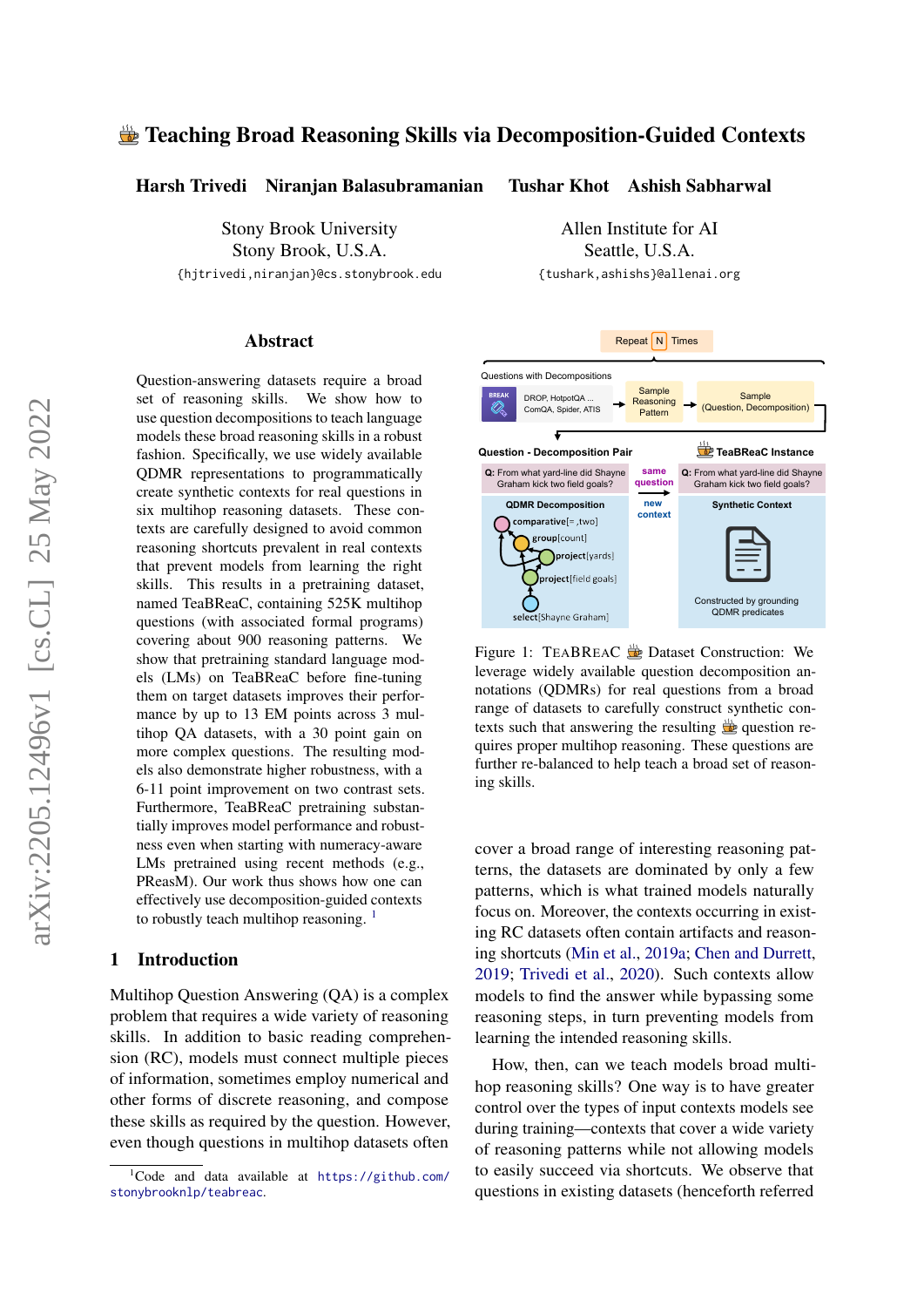to as "real questions") already cover a wide variety of reasoning patterns. The challenge, then, is to teach these reasoning patterns *robustly*, even when they are relatively rare in multihop datasets (e.g., 4-6 hops reasoning). As a means to this end, we turn to *synthetic context generation for real questions*. Specifically, we propose to construct contexts for real questions synthetically from scratch (instead of perturbing existing contexts), resulting in much greater control over reasoning shortcuts. Further, context generation also enables us to balance out the distribution of reasoning patterns in our dataset, e.g., by synthesizing additional contexts, and thereby examples, for questions from the long-tail of underrepresented reasoning patterns.

Our use of synthetic contexts to reliably teach broad skills is inspired by three strands of recent RC QA research. One strand has shown that skills learnt over synthetic data can indeed transfer to real datasets [\(Geva et al.,](#page-10-1) [2020;](#page-10-1) [Yang et al.,](#page-12-0) [2021;](#page-12-0) [Yoran](#page-12-1) [et al.,](#page-12-1) [2022;](#page-12-1) [Pi et al.,](#page-11-2) [2022\)](#page-11-2). A second strand has shown that perturbing the existing (natural) contexts of RC instances in a targeted fashion can reduce artifact-based reasoning [\(Jia and Liang,](#page-10-2) [2017;](#page-10-2) [Trivedi et al.,](#page-11-1) [2020\)](#page-11-1). A third strand has shown that carefully constructing contexts (for synthetic questions) to have sufficient distractors can reduce artifacts exploitable by current models [\(Trivedi et al.,](#page-11-3) [2022;](#page-11-3) [Khot et al.,](#page-11-4) [2022\)](#page-11-4).

Building upon these three strands, we introduce TEABREAC, $^2$  $^2$  a teaching dataset that includes carefully constructed synthetic contexts for a broad set of real multihop questions sourced from six existing datasets. TEABREAC was designed with the goals of strong control over cheatability and balanced coverage of reasoning patterns. To identify the intended reasoning, we leverage question decomposition annotations, specifically Question Decomposition Meaning Representation or QDMR annotations which are widely available for a broad set of datasets [\(Wolfson et al.,](#page-11-5) [2020\)](#page-11-5).

Figure [1](#page-0-1) shows the overview of our construction process for TEABREAC. We turn the basic structured representation of the reasoning steps in QDMRs into a precise *program* that can be executed against a synthetic context to arrive at an answer. We then construct a synthetic context by asserting a set facts that relate to the parts of the multihop question. We do this by grounding the

predicates of QDMR (e.g., *field goals of Shayne Graham* in Fig. [1\)](#page-0-1) with randomly generated entities. We also add distractor statements to the context to ensure that bypassing reasoning steps results in an incorrect answer. This forces models to learn the intended reasoning. We then add an outer loop around this process that ensures that the reasoning patterns—as measured by the program signatures of the questions—remain balanced in the final dataset. This forces models to learn a broad range of reasoning patterns instead of focusing on the few dominant ones. Finally, similar to prior work [\(Geva et al.,](#page-10-1) [2020\)](#page-10-1), we also add simpler single-step questions to teach individual primitive skills underlying our formal programs.

Our experiments demonstrate that pretraining large language models (LMs) on TEABREAC before fine-tuning on target multihop QA datasets results in significant improvements on multiple in-distribution evaluation sets (DROP [\(Dua et al.,](#page-10-3) [2019\)](#page-10-3), TAT-QA [\(Zhu et al.,](#page-12-2) [2021\)](#page-12-2), IIRC [\(Ferguson](#page-10-4) [et al.,](#page-10-4) [2020\)](#page-10-4)) by up to 13 points (exact match), as well as on two contrastive evaluation sets of DROP by upto 11 points. Furthermore, even if we start with numeracy-aware LMs already pretrained on similar past work [\(Geva et al.,](#page-10-1) [2020;](#page-10-1) [Yang et al.,](#page-12-0) [2021;](#page-12-0) [Yoran et al.,](#page-12-1) [2022\)](#page-12-1), TEABREAC provides further improvement by upto 14 EM points. Interestingly, TEABREAC is substantially more beneficial for more complex questions (those with more reasoning steps), improving the T5 model by about 30 EM points on questions with 5 or more steps.

In summary, we make three contributions:

(1) A novel methodology to create a teaching dataset (a) with broad reasoning skills covering a wide range of multihop reasoning patterns and (b) leveraging existing QDMR annotations to carefully construct contexts that require true multi-hop reasoning. (2) The TEABREAC teaching dataset with over 525K questions covering about 900 reasoning patterns or program signatures. (3) An empirical demonstration that pretraining on TEABREAC before fine-tuning makes both regular and numeracyaware LMs is much more effective and robust at multihop reasoning, especially for more complex questions.

# 2 Teaching Broad-Coverage Reasoning Skills in a Robust Fashion

Multihop questions come in a wide variety. Some involve numeric operations [\(Dua et al.,](#page-10-3) [2019\)](#page-10-3), some

<span id="page-1-0"></span><sup>&</sup>lt;sup>2</sup>TEABREAC stands for "Teaching Broad Reasoning skills via decomposition-guided Contexts", and is pronounced as "Tea Break".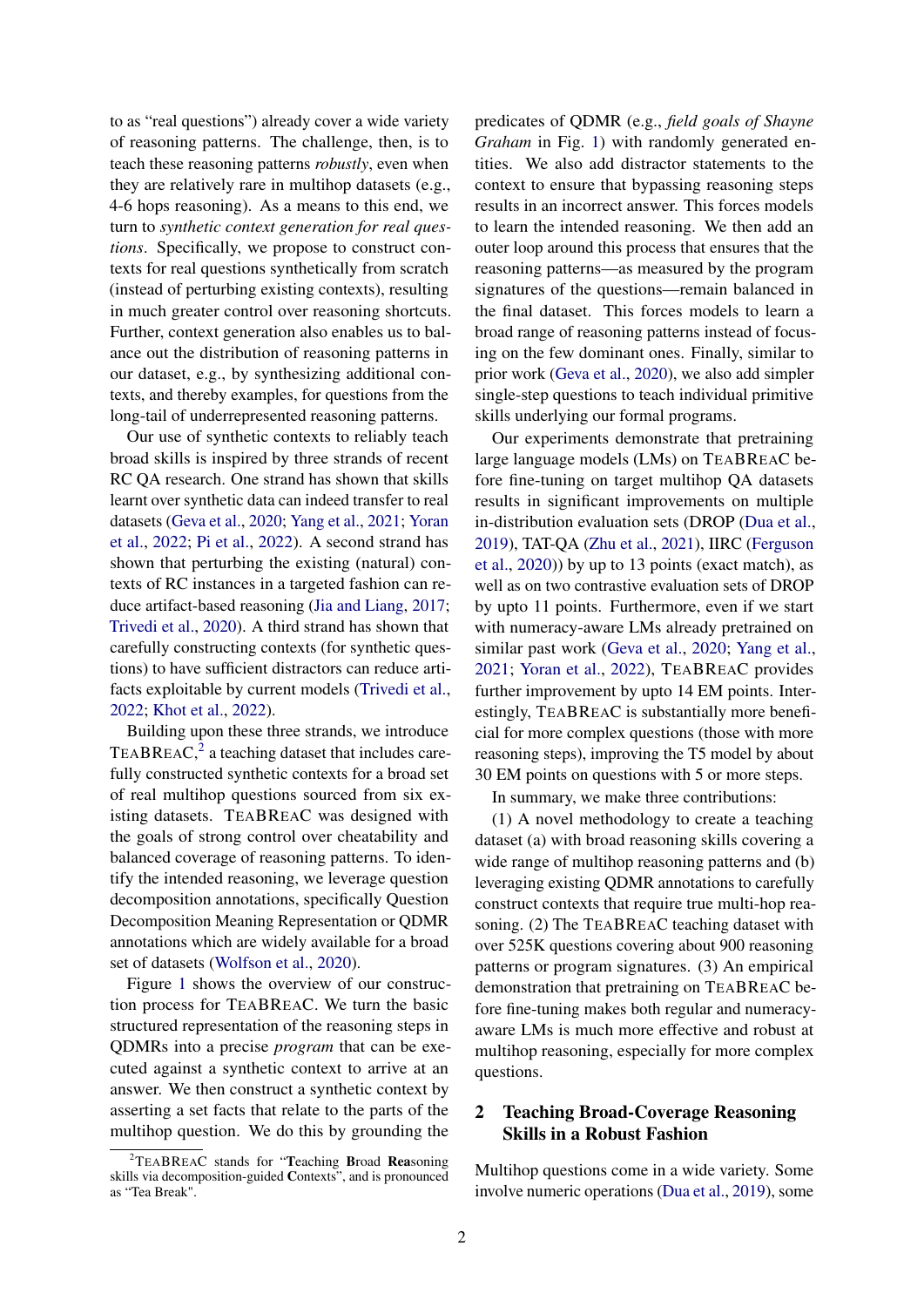involve assessing whether complete information is present or not [\(Ferguson et al.,](#page-10-4) [2020\)](#page-10-4), some involve tables and text [\(Zhu et al.,](#page-12-2) [2021\)](#page-12-2), and so on. One way to surface the reasoning needed for answering these questions is to look at their *decomposition* into smaller reasoning steps that can be composed together in order to arrive at the correct answer. For example, consider the question in Fig. [1,](#page-0-1) *From what yard-line did Shayne kick two field goals?*. This can be decomposed as follows: list the field goals by Shayne Graham, identify the yard-lines corresponding to each of them, map each yard-line with the field goal and count them, and select the yard-line with two field goals.

While questions in multihop datasets are authored with the intent that such multi-step reasoning will be used to answer them, the context associated with the questions often allows models to cheat by taking shortcuts [\(Min et al.,](#page-11-0) [2019a;](#page-11-0) [Trivedi et al.,](#page-11-1) [2020\)](#page-11-1). E.g., if the context mentions field goals only by Shayne Graham and no one else, models can ignore the player name and still succeed.

Our key observation is that the decomposition of a question can be leveraged to carefully design a synthetic context for this question that avoids cheating, thereby allowing us to teach models a broad range of reasoning skills in a robust fashion. To achieve this, we procedurally create a large pretraining RC QA dataset, TEABREAC, by using real multihop questions (from existing datasets) and their decomposition annotations (already available in the form of QDMRs), and carefully constructing synthetic contexts.

QDMR or Question Decomposition Meaning Representation [\(Wolfson et al.,](#page-11-5) [2020\)](#page-11-5) is a common way to represent the reasoning in many types of multihop questions as a structured decomposition graph. QDMR has standardized operators (represented as nodes) such as select, project, group, comparative, etc., that transform their input. These are connected together to a final node which produces the answer. Figure [1](#page-0-1) shows the above example question paired with its QDMR graph. Importantly, QDMRs are already available for several multihop datasets. This allows us to take on our challenge of building contexts without shortcuts. It also provides evidence that QDMR is a general representation covering a broad spectrum of multihop reasoning phenomena.

Briefly, our method involves the following main

steps; these are described in more detail in [§3.](#page-3-0)

Making QDMRs more precise. To create QA instances that teach the precise reasoning captured in QDMR, we need a precise and formal representation of reasoning captured in QDMRs. QDMRs, although structured, don't quite do so, as they are written in natural language and don't specify the datatypes of their input and output. Since this will be crucial for our approach, we will convert QDMRs into formal programs with over 44 executable primitive operations along with their input/output types (§ [3.1\)](#page-3-1).

Teaching robust compositional skills. Past work has shown that compositional questions don't necessitate multihop reasoning as datasets often have reasoning shortcuts [\(Min et al.,](#page-11-0) [2019a;](#page-11-0) [Chen](#page-10-0) [and Durrett,](#page-10-0) [2019;](#page-10-0) [Trivedi et al.,](#page-11-1) [2020\)](#page-11-1). To teach the reasoning reflected our formal programs robustly, our QA instances must be such that models cannot bypass the reasoning steps and still arrive at the correct answer. To achieve this goal, we create a synthetic QA instance from a questionprogram pair, where the question is the same as the original question, but the context is procedurally constructed by grounding the predicates in QDMR in a careful way such that models can't cheat their way to the correct answer.

Teaching a broad range of reasoning patterns Although QDMRs cover a broad range of reasoning patterns, we find that the natural distribution of reasoning patterns in QDMRs is extremely skewed towards popular reasoning patterns (§ [3.2\)](#page-6-0). Training on QA instances generated from such a distribution leads models to overfit to only a few most representative reasoning patterns, and not learn broad-range reasoning skills. To ensure this doesn't happen, we make sure our synthetic dataset is more balanced in terms of reasoning patterns (§ [3.2\)](#page-6-0).

Teaching a broad range of reasoning primitives. In addition to our process of constructing a pretraining dataset to teach compositional skills described thus far, we observe that it also helps if we teach models the constituent primitive reasoning skills. To achieve this, similar to prior work [\(Geva](#page-10-1) [et al.,](#page-10-1) [2020\)](#page-10-1), we procedurally generate QA instances based on fixed templates for each of the 44 primitives present in our formal programs (§ [3.3\)](#page-6-1).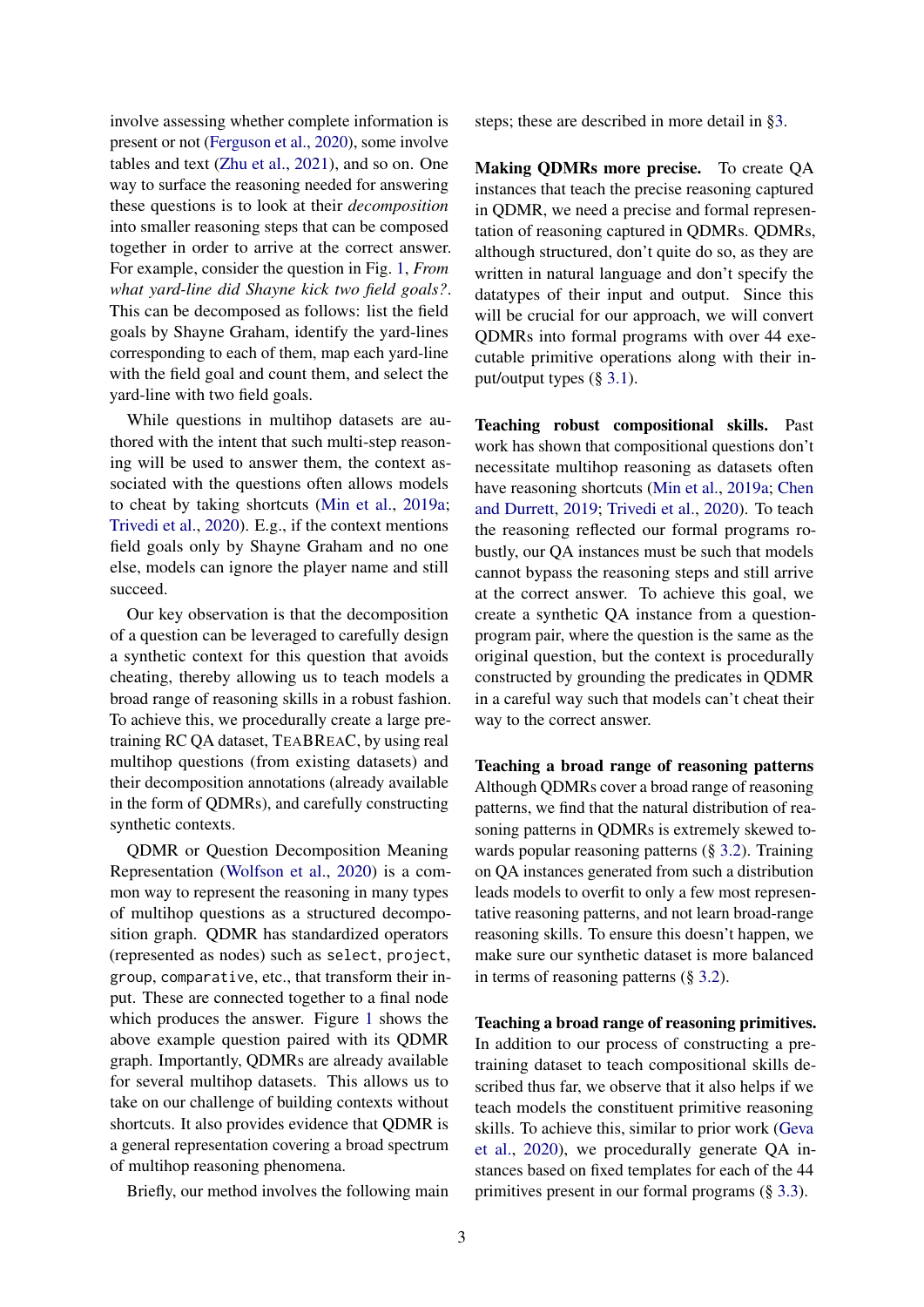<span id="page-3-2"></span>

Figure 2: High-level schematic of TEABREAC construction process.

## <span id="page-3-0"></span>3 TEABREAC Dataset Construction

The overview of TEABREAC construction pipeline is shown in Fig. [2.](#page-3-2) We discuss the QA instance generator in § [3.1,](#page-3-1) and discuss the dataset generator used to create QA dataset in § [3.2.](#page-6-0)

### <span id="page-3-1"></span>3.1 Instance Generator

The Instance Generator takes a question Q and its QDMR decomposition  $D$  as input, and generates a synthetic context C and the corresponding answer A as its output. The tuple  $(Q, C, A)$  is the generated reading comprehension QA instance. This conversion happens in two steps: (i) QDMR to Typed Program, (ii) Typed Program to Context and Answer.

### QDMR to Typed Program:

Our goal is to generate a synthetic context  $C$  that can be used to answer the question Q (based on the QDMR  $D$ ), and to also provide the answer  $A$ . To be able to generate  $C$  and  $A$ , we must be able to create facts corresponding to each step in the QDMR reasoning graph (i.e., ground the QDMR predicates<sup>[3](#page-3-3)</sup>) and compute the final answer by stepping through the QDMR program.

To achieve this, we need a formal representation (a Program) that captures the precise reasoning implied by the QDMR decomposition  $D$ , and that can be executed step-by-step (e.g., in a programming language such as Python). This isn't possible directly via QDMRs as (i) although structured, they are written in natural language and have variation inherent in natural language; (ii) they don't have input and output type information, e.g., it is unclear whether the project operator should generate a dictionary, a list, or a scalar, making it difficult to have the full program be executable.

To convert a QDMR  $D$  into a Program  $P$ , we define a set of functions (in Python) such as

select, filter, grouped\_count, etc, and then parse QDMRs into these functions using rules and heuristics. An example conversion is shown in Fig. [3.](#page-3-4)

<span id="page-3-4"></span>

Figure 3: Example conversion of a QDMR decomposition (top) to a Typed Program (bottom).

In our representation, we have 44 Python functions (primitives) operating over various types (number, date, named entity) and structures (scalar, list, dictionary) of inputs and outputs. The full list is given in Appendix [6.](#page-15-0)

Note that these primitives don't always have a clearly defined output type. While in most cases the output type is obvious (e.g., arithmetic\_sum returns a number), for some of these primitives (select, project, filter), it's under-defined. E.g., select("number of soldiers in USA") should output a single number, select("when did India get independence") should output a single date, and select("countries surrounding India") should output a list of named entities. For such operations, we again use heuristic rules and type propagation on the global structure of P to infer expected types and structures of output. We call the program with type information inferred for each step a Typed Program  $\tilde{P}$ , an example of which is shown in Fig. [3.](#page-3-4)

#### Synthetic Context + Answer:

Next, we generate  $C$  and  $A$  from the typed program  $P$ . We first describe the construction at a high level, then discuss an example generation in the context of the desirable properties we want our QA instances to have, and finally describe the general construction algorithm.

We generate  $C$  by grounding the **predicates** derived from the QDMR D with random entities.

<span id="page-3-3"></span> ${}^3$ E.g., the step "return players who kicked #1" has the predicate "return players who kicked \_\_".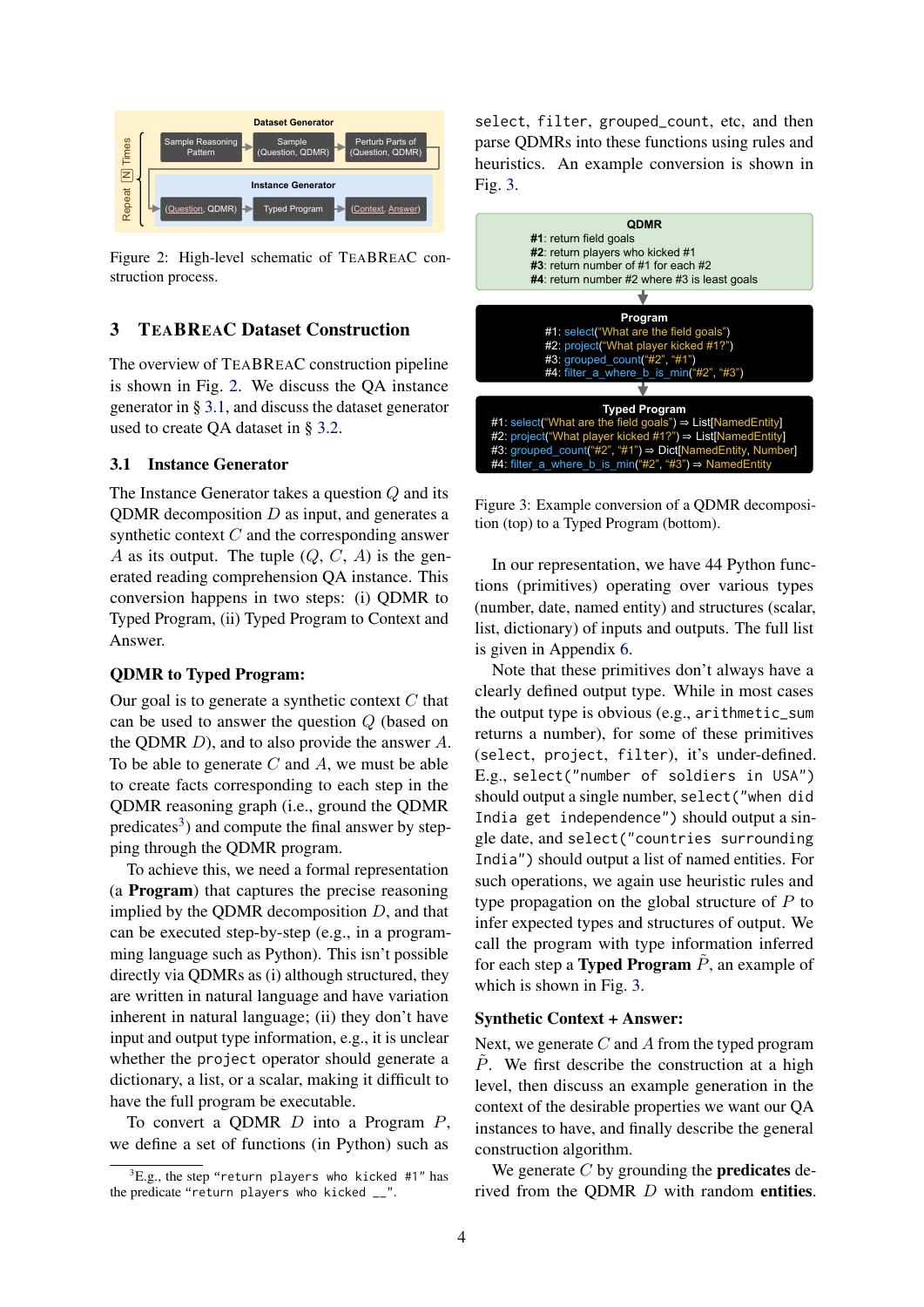<span id="page-4-0"></span>

Figure 4: A simplified example of a QA instance in TEABREAC, with a (simplified) real question from the DROP dataset and the synthetic context we construct for it using the question's 3-step decomposition. The instance satisfies desirable properties P1, P2, and P3, and thus helps robustly teach multihop reasoning skills.

Fig. [4](#page-4-0) shows an example of  $C$  for a simple program with three steps. Predicates: The predicates that need to be grounded can belong to 4 of the 44 operators (Table [6\)](#page-15-0), which we refer to as grounding operators: select, project, filter, boolean. E.g., Fig. [4](#page-4-0) uses select and filter. Examples involving project and boolean are shown in Appendix [6.](#page-14-0) Entities: The grounded entities can be of 3 types: number, date, or named entity. A random number can be anywhere from 0 to 1 million, a random date can be anywhere from year 1100 to 2022, and a random named entity can be any sequence of 3 letters (e.g., ADC). Since our programs are typed, we know which predicate should be grounded with which entity type. E.g., select("number of soldiers in USA") should be grounded using a number, whereas select("countries surrounding India)" should be grounded with a list of named entities.

Minimizing reasoning shortcuts. Naively creating  $C$  using QDMR  $D$  can introduce simple shortcuts that models can exploit, thus circumventing the necessary reasoning. Note that QDMR is a sequence of steps where each step  $s_i$  can use answers from zero or more previous steps; e.g., "return number #2 where #3 is least goals" in Fig [3](#page-3-4) (top) uses the answer from step #2 and #3. However, if there is only one player who scored field goals, all reasoning steps can be ignored. To ensure models do learn the intended reasoning, our goal is to create  $C$  such that one cannot bypass the intended reasoning (or program) steps and still arrive at the correct answer A. To this end, we ground the predicates with entities such that the following three properties hold:

P1: Answers to dependent steps can't be ig**nored.** If step  $s_j$  is dependent on step  $s_i$ , then the answer to  $s_i$  can't be identified without knowing the answer to  $s_i$ . E.g., in Fig [4,](#page-4-0) step #2 is asking about *"1st quarter"*, in particular it's asking *"which of the touchdowns by Edward are from the first quarter"*. Since there are many touchdowns *"from the 1st quarter"*, and only some of them are *"touchdowns by Edward"* (indicated in blue), one cannot narrow down the answer to step #2 without knowing step #1's answer. We ensure this property holds for different operators in different ways. E.g., for filter operator, we ensure the answer to the step is always a *proper* subset of all the entities grounded with that predicate ({ABC, DXE}  $\subset$ {ABC, DXE, MNF, IOU} in Fig. [4\)](#page-4-0).

P2: Steps can't be no-op. The input and output of any step cannot be the same, as otherwise the reasoning in that step can be bypassed. E.g., in Fig [4,](#page-4-0) step #2 is asking about *"1st quarter"*, in particular it's asking *"which of the touchdowns by Edwards are from the 1st quarter"*. Again, there are many *"touchdowns by Edwards"*, and only some of them are *"from the 1st quarter"* (indicated in blue). Therefore, ignoring step #2 (i.e., treating it as a noop) would result in an incorrect answer being used for subsequent steps. Similar to the first property, we again ensure this property holds for different operators in different ways. E.g., for filter operator, we ensure the answer to the step is always a *proper* subset of the answer to the dependent step ({ABC,  $DXE$   $\subset$  {ABC, DXE, FGH, PQR} in Fig. [4\)](#page-4-0).

Properties P1 and P2 describe the upper half of the synthetic context in Fig. [4,](#page-4-0) that is, facts per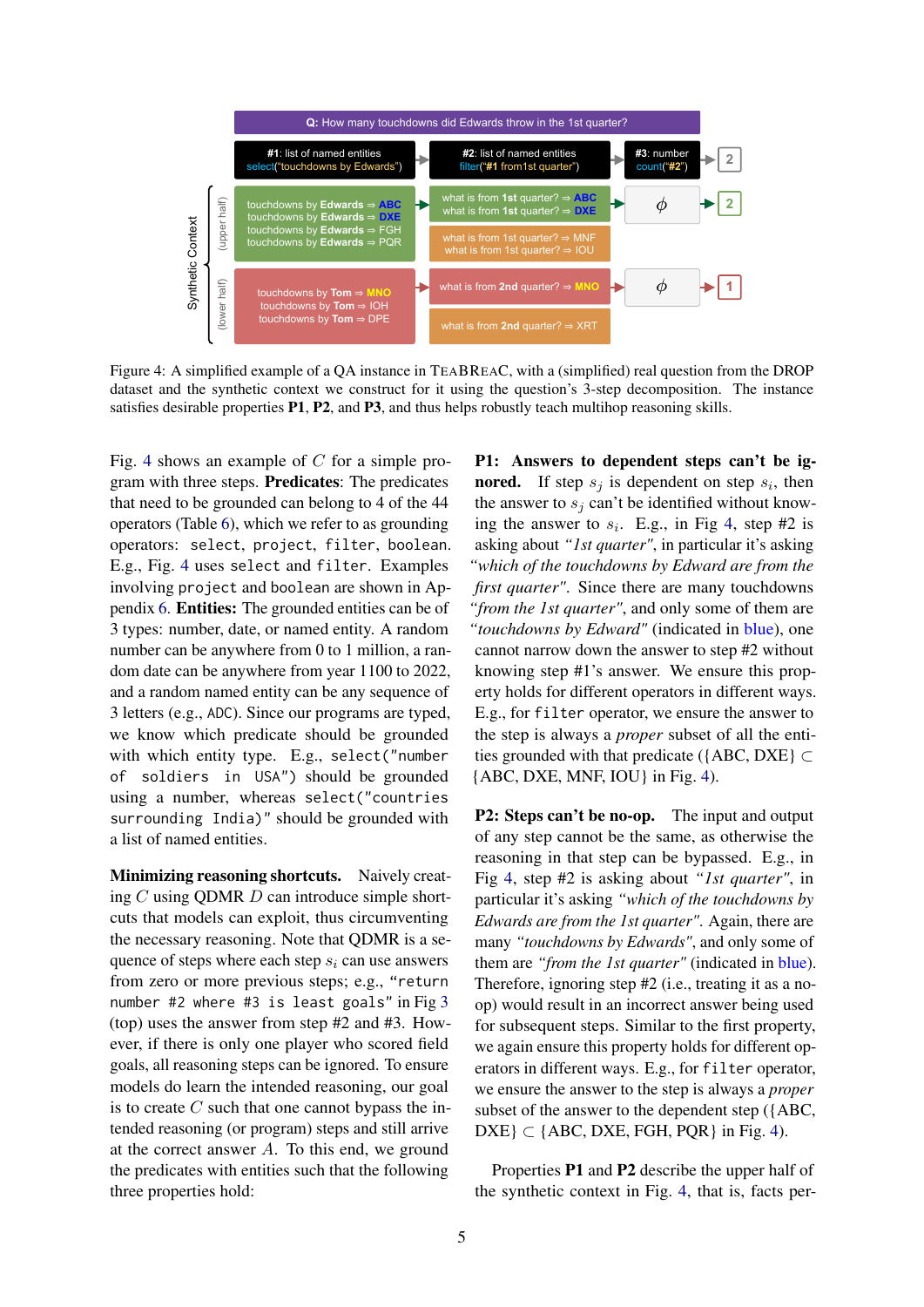taining to the gold reasoning chain. Although this ensures step-by-step execution will result in the gold answer, there is only one possible complete execution that leads to an answer. As a result, the question can be completely ignored. To fix this, we introduce a third property:

P3: Context also supports a different answer to a contrastive question. Just the way we generate facts corresponding to the gold chain of reasoning (upper half in Fig. [4\)](#page-4-0), we also generate facts corresponding to a distractor chain (lower half of Fig. [4\)](#page-4-0), potentially using perturbed predicates (e.g., Edwards  $\Rightarrow$  Tom, 1st  $\Rightarrow$  2nd). This ensures there is always one minimally different (contrastive [\(Gard](#page-10-5)[ner et al.,](#page-10-5) [2020\)](#page-10-5)) question that results in a different answer in the same context. E.g., *"How many touchdowns did Tom throw in the 2nd quarter"* results in the answer 1, which is different from the gold answer 2 in Fig. [4\)](#page-4-0). To generate predicate perturbations, we swap numbers, dates, and named entities (PERSON, ORG, etc) with a similar entity of the same type. The cases where predicate doesn't have any entity of these types, we use a similar but different and type-consistent predicate from a different question as a perturbed predicate. E.g., yards of rushing touchdowns could be perturbed to yards of passing touchdowns. To do this, we retrieve the top 30 type-consistent predicates with the highest word-overlap not exceeding 75%, and sample one at random.

General Algorithm. Algorithm [1](#page-5-0) shows the pseudo-code for generating QA instances satisfying the properties mentioned above.

The GenQAInstance function takes question Q, QDMR D and expected answer cardinality N of the answer, and attempts to generate a QA instance with desirable properties for 200 maximum tries. For a given question, QDMR pair, we vary  $N \in$  ${1, 2, 3, 4}.$ 

The facts represent list of grounded predicates that form the context, state.ans represents stepwise answers for gold reasoning chain (e.g., green boxes in Fig. [4\)](#page-4-0), and state.dis represents stepwise answers for distractor reasoning chain (e.g., red boxes in Fig. [4\)](#page-4-0). These are initialized to  $\emptyset$ (L3) and updated during the instance generation.

To construct a QA instance, we iterate through the program (or QDMR) steps. For each step, we create facts for the gold reasoning chain by grounding the predicate in the QDMR and update the facts

<span id="page-5-0"></span>Algorithm 1 Pseudo-code for generating QA instances from question Q, QDMR D, and answer cardinality N

| $\triangleright$ Max retries                                      |
|-------------------------------------------------------------------|
|                                                                   |
|                                                                   |
| ▷                                                                 |
|                                                                   |
| maybe_perturb(step) $\triangleright$ <i>Perturb predicate for</i> |
|                                                                   |
| ▷                                                                 |
|                                                                   |
|                                                                   |
|                                                                   |
|                                                                   |
|                                                                   |
|                                                                   |
|                                                                   |
|                                                                   |
| $\triangleright$ question                                         |
| $\triangleright$ context                                          |
| $\triangleright$ gold answer                                      |
|                                                                   |
|                                                                   |
|                                                                   |
|                                                                   |

and answer state accordingly using the execute function. e.g., In step #2 in Fig. [4,](#page-4-0) the facts in the top-half are added and {ABC, DXE} is marked as the current answer state. The execute function will generate these facts and answers such that P1 and P2 are satisfied or return False if it can't. We similarly generate facts and update the state for the distractor reasoning chain (L7) by using a perturbed (L6) QDMR predicate (e.g., Edward  $\Rightarrow$  Tom,  $1st \Rightarrow 2nd$  in Fig. [4\)](#page-4-0). This generates the facts and reasoning chain shown in the lower half of Fig. [4](#page-4-0) ensuring P3 is satisfied.

The implementation of execute function is dependent on the program primitives (Table [6\)](#page-15-0) and will be provided in the released code [https:](https://github.com/stonybrooknlp/teabreac) [//github.com/stonybrooknlp/teabreac](https://github.com/stonybrooknlp/teabreac). But broadly speaking there are two classes of primitives: (1) primitives like select and filter that need to first add facts by grounding the predicate, and then update the answer state for that step (e.g., step #1 and #2 in Fig. [4\)](#page-4-0) (2) primitives like count with no additional grounding of facts and only need to update the state based on the underlying computation (e.g., step  $#3$  in Fig. [4\)](#page-4-0).

If all the steps finish with success, we check if the generation is acceptable (L14) before creating a QA instance. For it to be acceptable, the generated answer cardinality must match the expected value, the number of facts must be within 25, and the final answer for gold and distractor reasoning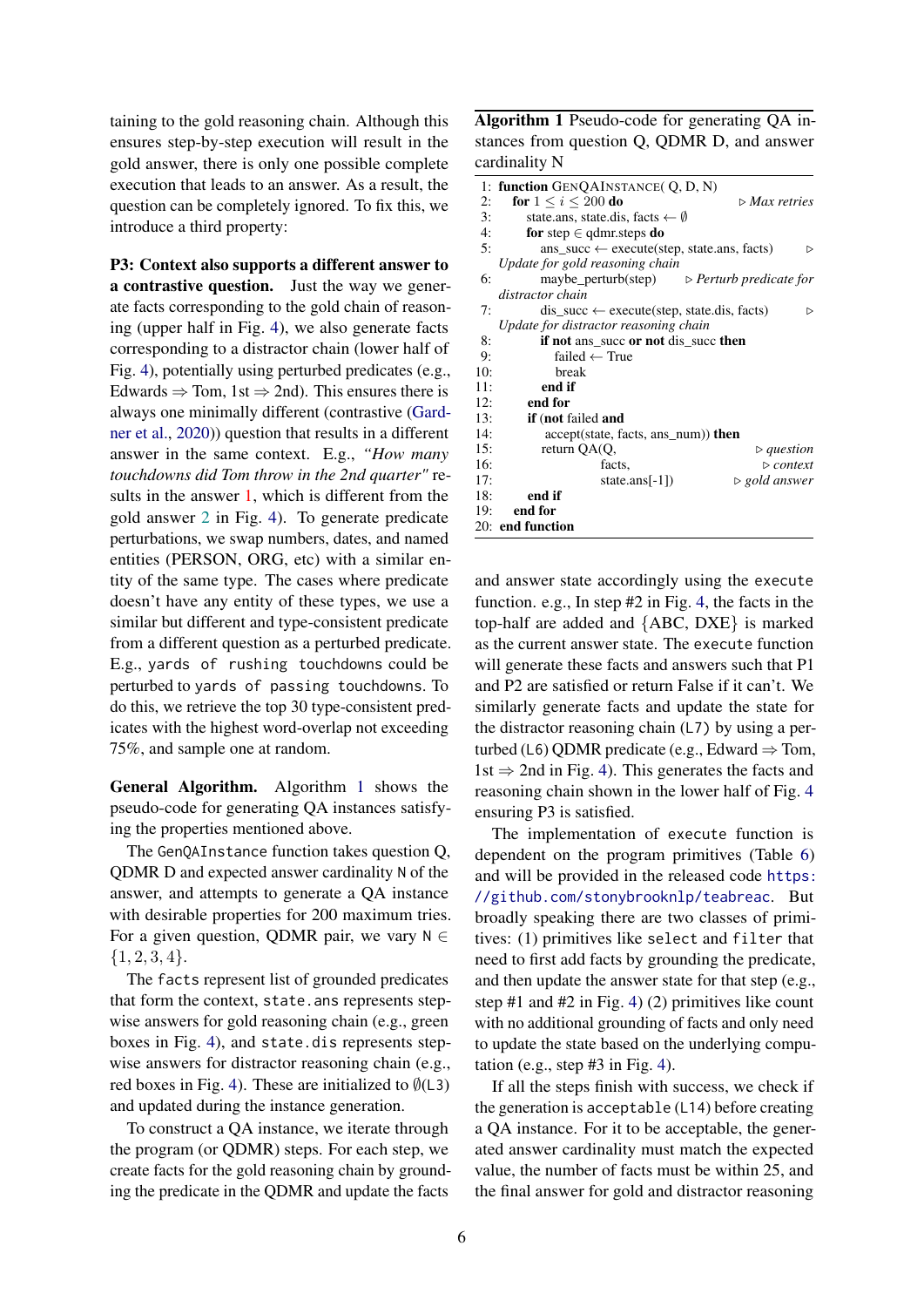chains must be different. We create a reading comprehension QA instance with the input question Q as question, facts as the context (concatenated after shuffling), and the answer at the final step as the gold answer.

#### <span id="page-6-0"></span>3.2 Dataset Generator

Now that we have a way to generate QA instance from a (question, QDMR) pair, we can generate a dataset by just using questions from datasets with annotated QDMRs. However, we find that the natural distribution of the *reasoning patterns* in these datasets is extremely long-tailed. We define reasoning pattern as a unique sequence of primitives present in the program. e.g., program in Fig. [4](#page-4-0) has 3 steps having select, filter and count primitives, in that order, so the reasoning pattern is "select filter count"

If we invoke instance generator uniformly over the available QDMRs, we get a QA dataset that is extremely skewed towards popular patterns. Pretraining models on such a dataset overfits it only on few reasoning patterns and prevents it from learning a broad range of reasoning skills. To fix this, we employ the following strategy in the dataset generator: (i) sample a reasoning pattern (ii) sample a question-QDMR pair from that reasoning pattern (iii) possibly perturb the entities (named entities, dates, numbers, ordinals) in the question (and accordingly in the QDMR) with a closely similar entity of the same type<sup>[4](#page-6-2)</sup> (iv) invoke the instance generator for  $N \in \{1, 2, 3, 4\}$ . The resulting training dataset has about 900 reasoning patterns with the top 10 common patterns having only 4% of examples (compared to 50% in the source typed programs).

#### <span id="page-6-1"></span>3.3 Additional QA Instances for Primitives

Lastly, in addition to these synthetic multihop instances, we also have instances to teach 44 individual primitives, similar to [Geva et al.](#page-10-1) [\(2020\)](#page-10-1). These instances are created based on simple templates. E.g., for primitive filter\_a\_where\_b\_is\_compared\_to, a question could be "Entities that have value larger than 948768.92?" and context could be "Entity AFE has value 871781. Entity RQX has value 989,517.24."

resulting in answer ['RQX']. Example QA instances for various other primitives are given in the appendix (Table [7\)](#page-19-0). In all, we've 30K training and 1K development instances for each primitive.

#### 3.4 Final Dataset

Final TEABREAC dataset has 525K and 15K train and dev multihop QA instances respectively, and has about 900 reasoning patterns.

To create it we used QDMRs from QA and semantic parsing datasets, DROP [\(Dua et al.,](#page-10-3) [2019\)](#page-10-3), ComplexWebQuestions [\(Talmor and Be](#page-11-6)[rant,](#page-11-6) [2018\)](#page-11-6), HotpotQA [\(Yang et al.,](#page-12-3) [2018\)](#page-12-3), SPI-DER [\(Yu et al.,](#page-12-4) [2018\)](#page-12-4), ComQA [\(Abujabal et al.,](#page-10-6) [2019\)](#page-10-6), ATIS [\(Price,](#page-11-7) [1990\)](#page-11-7).<sup>[5](#page-6-3)</sup> We use both low and high level decompositions from QDMR limited to two to six reasoning steps.

### 4 Experiments

#### 4.1 Experimental Setup

To test the effectiveness of TEABREAC pretraining, we compare models directly fine-tuned on target datasets with models first pretrained on TEABREAC and then fine-tuned on target datasets. We report the exact match metric (EM) for all evaluations.

### 4.1.1 Datasets

We evaluate in-domain performance using DROP, TAT-QA and IIRC. The reported numbers are on their dev sets. $6$  For IIRC, we consider two settings: gold-setting (IIRC-G) which uses only gold supporting sentences as reading comprehension context, and retrieved-setting (IIRC-R) which retrieves paragraphs using a retrieval marginalization method [\(Ni et al.,](#page-11-8) [2021\)](#page-11-8). We evaluate robustness using DROP contrast set [\(Gardner et al.,](#page-10-5) [2020\)](#page-10-5) and DROP BPB contrast set [\(Geva et al.,](#page-10-7) [2022\)](#page-10-7)<sup>[7](#page-6-5)</sup>. For robustness evaluation, we only fine-tune on DROP dataset and evaluate on the contrast sets directly.

<span id="page-6-2"></span> $e^{4}$ e.g., Edwards  $\Rightarrow$  Tom to create a new question: "How many touchdowns did Tom throw in the 1st quarter?". Since this perturbation is similar to the one used to create distractor chains, it makes distinguishing these distractor chains in the unperturbed questions from the gold chains in the perturbed questions much harder and better enforces property P3 in [§3.1.](#page-3-1)

<span id="page-6-3"></span><sup>&</sup>lt;sup>5</sup>We did not use visual OA datasets CLEVR-humans [\(John](#page-10-8)[son et al.,](#page-10-8) [2017\)](#page-10-8) and NLVR2 [\(Suhr et al.,](#page-11-9) [2019\)](#page-11-9) as the questions in it are vastly different from ones we see in reading comprehension-based datasets.

<span id="page-6-4"></span><sup>&</sup>lt;sup>6</sup>We selected training hyper-parameter (learning rate) for each baseline model and dataset, based on the dev set performance. Our experiments with TEABREAC use this identical learning rate. Thus, the reported results slightly favor the baseline models that *don't* use TEABREAC. A proper evaluation on unseen data will be included in the next revision of this paper.

<span id="page-6-5"></span><sup>&</sup>lt;sup>7</sup>We use the human validated set.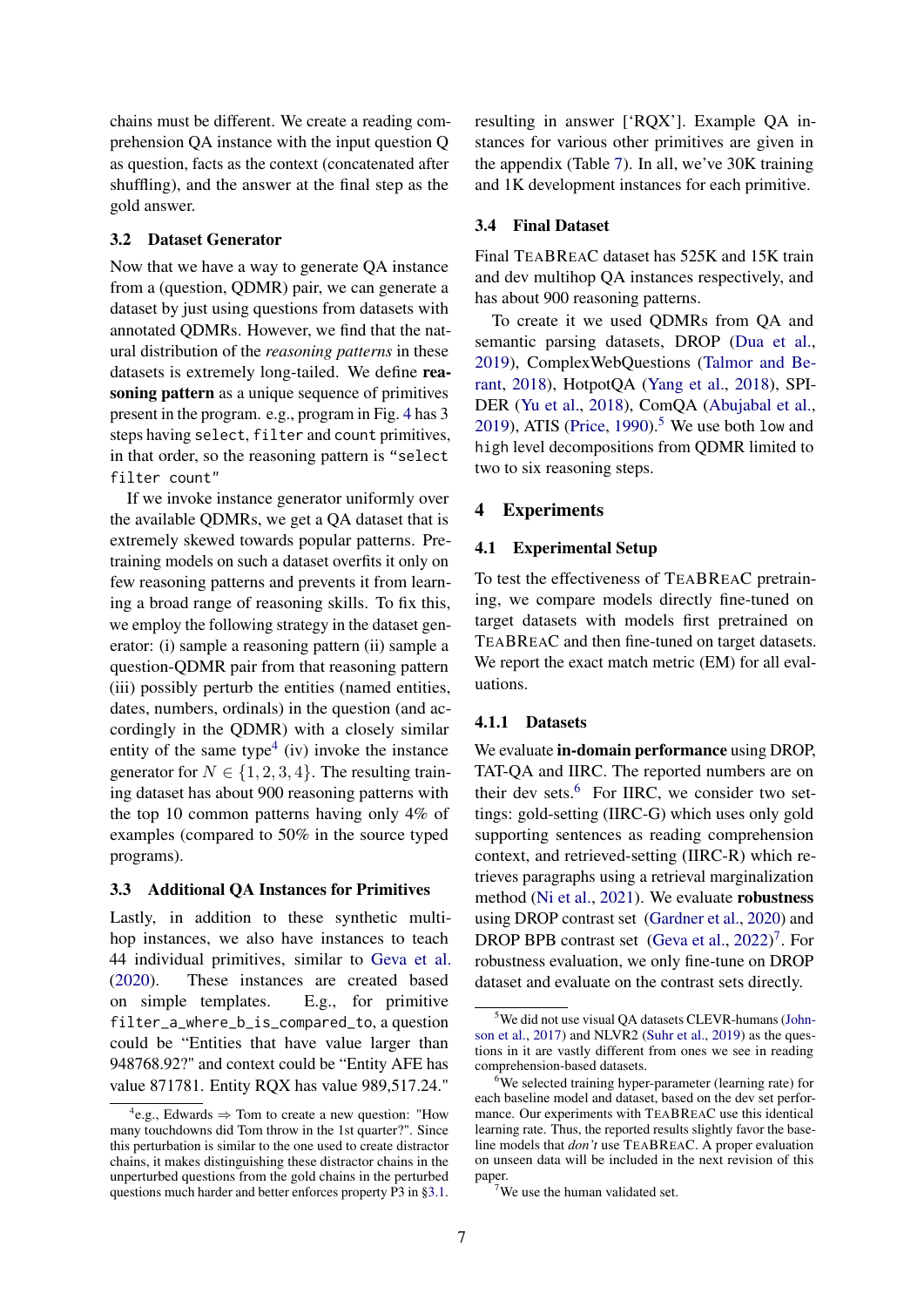#### 4.1.2 Models

We evaluate TEABREAC pretraining on two kinds of (language) models. Plain language models: T5-Large [\(Raffel et al.,](#page-11-10) [2020\)](#page-11-10) and Bart-Large [\(Lewis et al.,](#page-11-11) [2020\)](#page-11-11). Numeracy-aware language models: These are language models pretrained on synthetic dataset from two past works. NT5 [\(Yang et al.,](#page-12-0) [2021\)](#page-12-0), which is a  $T5$ -small<sup>[8](#page-7-0)</sup> model pretrained on a dataset released by [Geva et al.](#page-10-1) [\(2020\)](#page-10-1), and PReasM-Large, which is a T5-Large model pretrained on dataset released by [Yoran](#page-12-1) [et al.](#page-12-1) [\(2022\)](#page-12-1). Our models are implemented using PyTorch [\(Paszke et al.,](#page-11-12) [2019\)](#page-11-12), Huggingface Transformers [\(Wolf et al.,](#page-11-13) [2019\)](#page-11-13) and AllenNLP [\(Gardner](#page-10-9) [et al.,](#page-10-9) [2017\)](#page-10-9). The implementation details and training hyperparameters are given in the appendix, § [A.](#page-13-0)

Tokenization. We find that character tokenization for numbers (a trick adopted from NT5 [\(Yang](#page-12-0) [et al.,](#page-12-0) [2021\)](#page-12-0)) significantly improves model performance. For instance, as shown in Table [1,](#page-7-1) PReasMlarge fine-tuned on DROP without any such tokenization gets 69.4 (as reported in [\(Yoran et al.,](#page-12-1) [2022\)](#page-12-1)), but with such tokenization (our implementation) gets 76.6. We see similar trends on T5 and Bart as well. So we use this tokenization as a default for all models across all our experiments.

<span id="page-7-1"></span>

| Method                                                                   |   | Dig. Tok. DROP |
|--------------------------------------------------------------------------|---|----------------|
| T5 (reported in (Yoran et al., 2022))<br>T5 (our implementation)         | x | 61.8<br>70.3   |
| PReasM (reported in (Yoran et al., 2022))<br>PReasM (our implementation) | × | 69.4<br>76.6   |

Table 1: Digit tokenization (character tokenization for numbers) siginifantly helps downstream perforamnce, so we use it everywhere.

### 4.2 Experimental Results

#### Learnability of TEABREAC

Since our goal is to teach models the reasoning skills in TEABREAC, we first assess how well models do on the TEABREAC dataset. As shown in Table [2,](#page-7-2) models are able to learn both primitive and multihop QA skills required in TEABREAC. On primitives instances models get 92-99 accuracy, and on multihop instances, models get 82-86 accuracy. We'll later show that these scores are good enough to make progress on real datasets. At the same time, these aren't perfect scores, demonstrating limitations of vanilla LM-based neural models.

<span id="page-7-2"></span>

| Model               |      | $\frac{35}{22}$ Primitive $\frac{15}{22}$ Multihop |
|---------------------|------|----------------------------------------------------|
| $T5 \frac{1}{12}$   | 94.6 | 83.7                                               |
| Bart $\frac{1}{10}$ | 92.1 | 83.0                                               |
| PReasM 堂            | 99.2 | 81.6                                               |
| NT5 堂               | 95.0 | 86.2                                               |

Table 2: Models learn the skills required in TEABREAC during pretraining well, but achieving perfect score is challenging for vanilla LM-based neural models.

Thus, TEABREAC can also serve as a benchmark to help design better multihop models, especially for questions requiring 4 or more steps of reasoning.

<span id="page-7-3"></span>

|       | Model               |      | DROP TAT-QA IIRC-G IIRC-R |      |      |
|-------|---------------------|------|---------------------------|------|------|
|       | <b>T5</b>           | 70.3 | 38.6                      | 64.2 | 42.3 |
| LMS   | T5 堂                | 78.3 | 50.9                      | 69.2 | 43.1 |
| Plain | Bart                | 66.5 | 35.5                      | 62.1 | 42.0 |
|       | Bart in             | 78.0 | 44.4                      | 72.0 | 45.4 |
|       | NT <sub>5</sub>     | 69.2 | 44.3                      | 66.6 | 41.8 |
| LMS   | NT5 $\frac{16}{22}$ | 71.6 | 47.0                      | 66.0 | 40.7 |
|       | PReasM              | 76.9 | 40.0                      | 70.0 | 42.0 |
| Ž.    | <b>PReasM</b>       | 80.1 | 54.2                      | 73.3 | 47.2 |
| ers   | GenBERT             | 68.8 |                           |      |      |
|       | <b>POETBART</b>     | 77.7 | 41.5                      |      |      |

Table 3: Model Performance: EM scores with and with-Out **TEABREAC** pretraining (on dev sets). Pretraining language models (LMs) on TEABREAC improves their performance across multiple QA datasets, for both plain and numeracy-aware (Num.) LMs. NT5 is the only small-sized LM considered and exhibits a somewhat different trend.

#### TEABREAC improves model performance

Table [3](#page-7-3) compares performance on DROP, TAT-QA, IIRC-G and IIRC-R. For both plain language models, T5 and Bart, TEABREAC pretraining results in substantial improvements across all datasets — 8-11 points gain on DROP, 9-13 points on TAT-QA, 6-10 points on IIRC-G and 1-3 points on IIRC-R. For numeracy-aware language models, NT5 and PReasM, TEABREAC pretraining results in 2-3 points of improvement on DROP and 3-14 points of improvement on TAT-QA. TEABREAC pretraining doesn't improve NT5 performance on IIRC-G and IIRC-R, but it improves PReasM performance

<span id="page-7-0"></span><sup>&</sup>lt;sup>8</sup>NT5 has only been released in small size.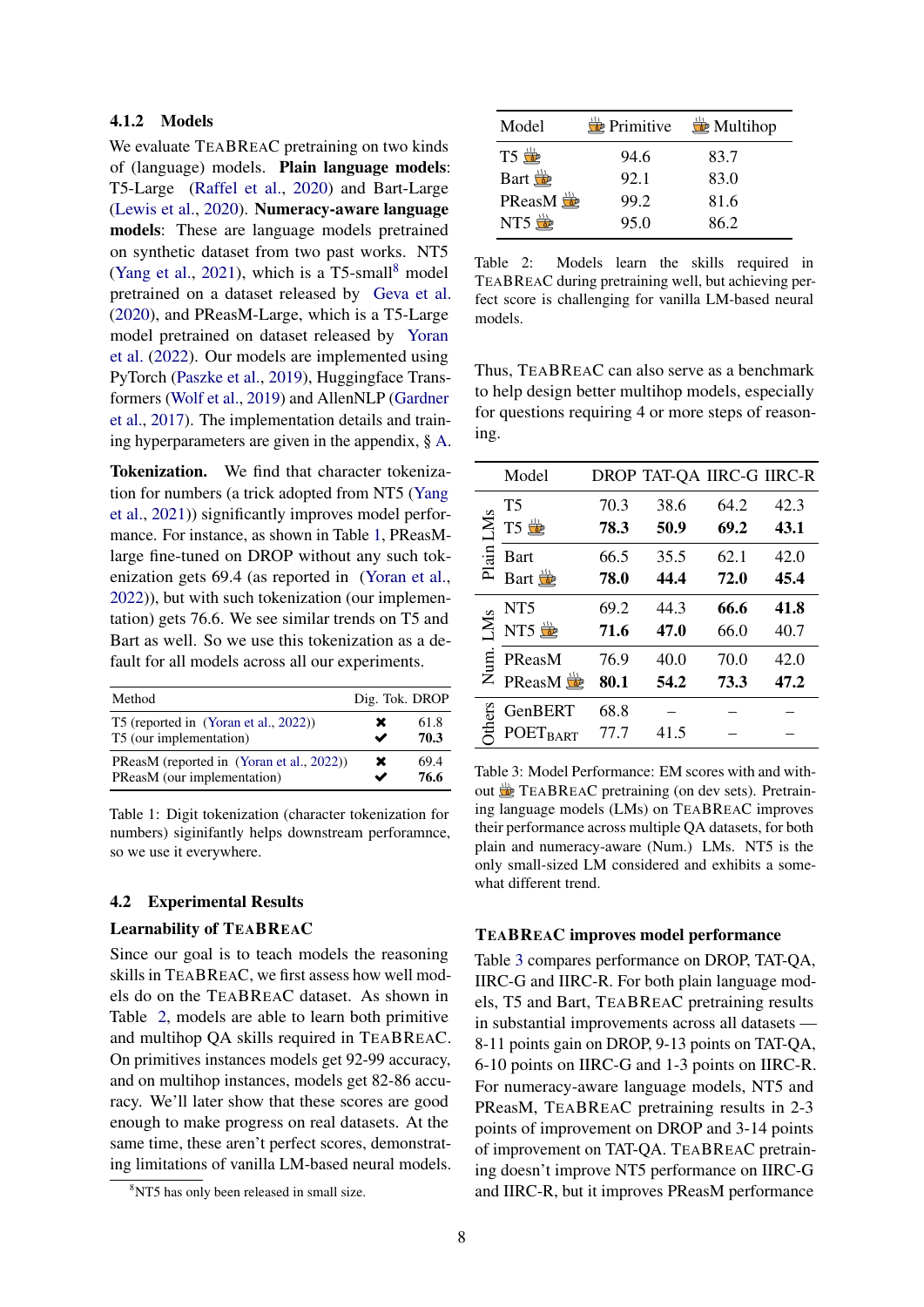<span id="page-8-2"></span>

Figure 5: (Left) EM scores with and without  $\frac{100}{200}$  TEABREAC pretraining on DROP across varying numbers of hops, as determined by QDMR decompositions. (Middle) Same as left, but with PReasM model as the starting point. (Right) Number of questions for each number of hops in DROP dev set. TEABREAC pretraining helps more on more complex questions (Left, Middle). The average performance metric doesn't show such large improvements because more complex questions are less frequent (Right).

on both datasets by 3-5 points.

We also compare with GenBERT [\(Geva et al.,](#page-10-1) [2020\)](#page-10-1) and  $POET_{BART}$  [\(Pi et al.,](#page-11-2) [2022\)](#page-11-2)<sup>[9](#page-8-0)</sup> numbers as reported in the respective papers. GenBERT is a BERT-large model specialized for DROP dataset trained with synthetic data proposed by [Geva et al.](#page-10-1) [\(2020\)](#page-10-1). Our models of comparable size (T5 and Bart) when pretrained with TEABREAC perform substantial better than GenBERT (9-10 points). POET is a pretraining method on arithmetic, logicbased, and SQL-based synthetic data. Our Bartlarge model of comparable size, performs 0.3 and 3 points better than  $POET<sub>BART</sub>$ .

#### TEABREAC improves model robustness

Table [4](#page-8-1) compares robustness via performance on the DROP contrast set and the DROP BPB set.

For both plain language models, T5 and Bart, TEABREAC pretraining shows substantial improvements in robustness — 8-10 points improvements on DROP contrast set, and 6-11 points on DROP BPB Set. For numeracy-aware language models, NT5 and PReasM, TEABREAC pretraining results in 4-5 points of improvement on DROP contrast set and 1-8 points of improvement on DROP BPB set. The fact that TEABREAC improves models pretrained on previous synthetic datasets demonstrates its complementary nature.

#### improves more on more complex questions

We further investigate how the improvements provided by TEABREAC vary based on the complexity or number of reasoning steps of the question. We can obtain the number of reasoning steps from

<span id="page-8-1"></span>

|             | Model               |      | DROP-CS DROP-BPB |
|-------------|---------------------|------|------------------|
|             | T5                  | 44.6 | 51.1             |
| Plain LMs   | T5 卷                | 52.6 | 57.0             |
|             | <b>Bart</b>         | 43.2 | 45.3             |
|             | Bart <sub>155</sub> | 53.6 | 56.3             |
| LMs<br>Num. | NT5                 | 38.6 | 46.2             |
|             | NT5 堂               | 43.4 | 47.6             |
|             | PReasM              | 49.8 | 50.3             |
|             | <b>PReasM</b>       | 53.5 | 58.8             |

Table 4: Robustness Evaluation: EM scores with and without **TEABREAC** pretraining on two DROP contrast sets. Pretraining LMs on TEABREAC improves models robustness, for both plain and numeracy aware (num.) LMs. NT5 is the only small-sized LM considered.

QDMRs, but the QDMRs are not available for all questions in DROP dev set. Therefore, we train a T5-Large based QDMR parser, run it on the entire DROP dev set, and use the number of reasoning steps of the *predicted* QDMR as a proxy.

Figure [5](#page-8-2) compares the performance of TEABREAC pretraining on questions with increasing (estimated) hop lengths. For plain language model, T5, the baseline model significantly drops from 75 to 45 as the number of hops or complexity of the question increases. In contrast, model with TEABREAC pretraining stays the same or improves with increasing number of hops. In other words, there is a significantly larger improvement for more complex questions, where the original T5 model struggles (e.g., 30 points gain on 4+ hops vs 8 points gain on average). Similarly, for

<span id="page-8-0"></span><sup>&</sup>lt;sup>9</sup>Training data and model checkpoints of POET aren't publicly available at the time of the submission.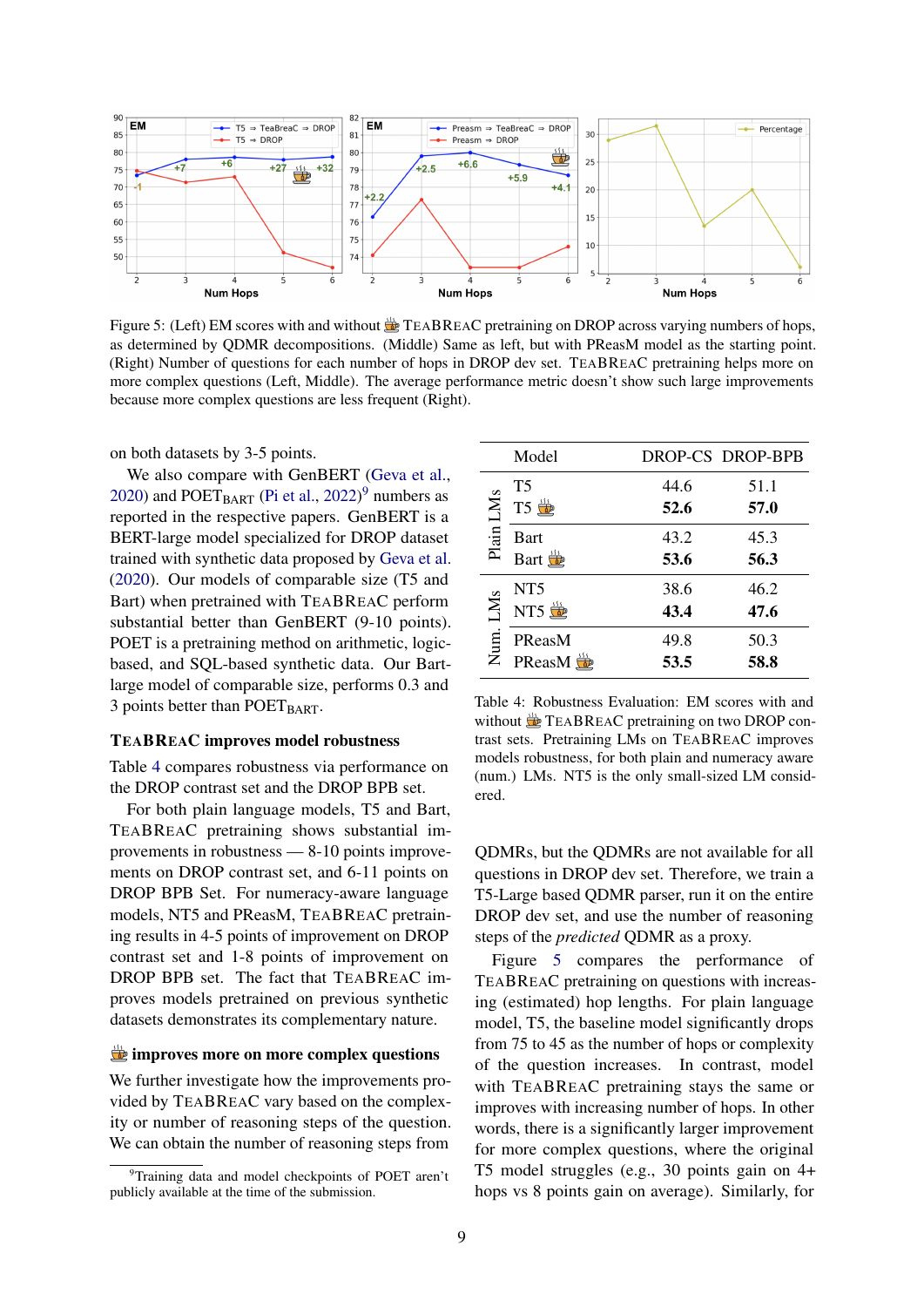numeracy-aware language model, PReasM-Large, we see more improvement on more complex questions (e.g., 4.1-6.5 points on 3+ hops, 3.5 points on average).

We also observe that more complex questions are significantly less frequent in the DROP dev set as shown in the rightmost plot of Fig. [5.](#page-8-2) This makes our large gains on more complex questions (achieved in part via the balancing of reasoning patterns in TEABREAC) not quite visible in the aggregate dataset metric reported earlier in Table [3.](#page-7-3)

#### 5 Related Work

Many strands of research have pursued the goals of building robust models with broad reasoning skills. These include teaching these skills to models using data augmentation (natural or synthetic), ensuring robust reasoning using datasets with minimal reasoning shortcuts and adversarial perturbation, or directly building multi-step reasoning models using question decompositions. Our work builds on these ideas by creating a synthetic dataset with minimal reasoning shortcuts to teach robust reasoning skills to existing models. Additionally, we develop a novel method to leverage existing decompositions to capture broad reasoning skills in our dataset.

Question Decomposition. This aims to represent complex questions in terms of their component reasoning steps. These decompositions can be useful for building more interpretable and modular systems or just provide a shared question meaning representation across multiple datasets.

To enable development of better systems, several recent multihop QA datasets come with question decompostion annotations [\(Khot et al.,](#page-11-14) [2020;](#page-11-14) [Tal](#page-11-6)[mor and Berant,](#page-11-6) [2018;](#page-11-6) [Geva et al.,](#page-10-10) [2021;](#page-10-10) [Trivedi](#page-11-3) [et al.,](#page-11-3) [2022;](#page-11-3) [Khot et al.,](#page-11-4) [2022\)](#page-11-4). These works have enabled the development of *explicit* multistep reasoning systems that first decomposes a multihop question into sub-questions, and answers the subquestions step-by-step to arrive at the answer [\(Min](#page-11-15) [et al.,](#page-11-15) [2019b;](#page-11-15) [Khot et al.,](#page-11-16) [2021;](#page-11-16) [Trivedi et al.,](#page-11-3) [2022\)](#page-11-3). Our goal in this work is to use decompositions to instead teach black-box language to perform multistep reasoning implicitly (within the model).

Since each dataset uses its own decomposition format, they have also led to narrow datasetspecific solutions. The BREAK dataset [\(Wolfson](#page-11-5) [et al.,](#page-11-5) [2020\)](#page-11-5) on the other hand, defined a standardized meaning representation format (inspired by semantic parsing) for several QA datasets. This

shared representation has allowed the development of contrastive datasets [\(Geva et al.,](#page-10-7) [2022\)](#page-10-7). In this work, we leverage these annotations to build a dataset to teach broad reasoning skills to models.

Robust Multihop Reasoning. Past work has shown how to perturb existing multihop QA instances to prevent shortcuts and incentivize robust reasoning. [Jiang and Bansal](#page-10-11) [\(2019\)](#page-10-11); [Ding et al.](#page-10-12) [\(2021\)](#page-10-12) created adversarial multihop question by perturbing the reasoning chains in HotpotQA [\(Yang](#page-12-3) [et al.,](#page-12-3) [2018\)](#page-12-3). Other datasets [\(Trivedi et al.,](#page-11-1) [2020,](#page-11-1) [2022;](#page-11-3) [Lee et al.,](#page-11-17) [2021\)](#page-11-17) ensure robust reasoning via minimally perturbed unanswerable questions. Our approach targets a broader set of questions and eliminates multiple reasoning shortcuts.

The closest work in this line is the Break-Perturb-Build dataset [\(Geva et al.,](#page-10-7) [2022\)](#page-10-7). BPB dataset also used QDMR but with the goal of creating contrastive questions via minor question perturbation [\(Kaushik et al.,](#page-11-18) [2019;](#page-11-18) [Gardner et al.,](#page-10-5) [2020\)](#page-10-5). Importantly, they use the existing context with reasoning shortcuts that can be hard to eliminate with only question perturbation (e.g., no distractors). Additionally this dataset is mainly used as an evaluation set (as we also do) and has not been shown to result in better models by training on it.

Data Augmentation for QA. Several past works have used data augmentation via synthetic datasets to improve QA performance. Following recent works are most relevant to our approach. [Geva](#page-10-1) [et al.](#page-10-1) [\(2020\)](#page-10-1) created a synthetic dataset using a few hand-crafted templates for injecting numerical reasoning skills (along with a specialized architecture). This dataset was also later used to build a numeracyaware T5 [\(Raffel et al.,](#page-11-10) [2020\)](#page-11-10) model: NT5 [Yang](#page-12-0) [et al.](#page-12-0) [\(2021\)](#page-12-0). [Yoran et al.](#page-12-1) [\(2022\)](#page-12-1) created a synthetic dataset using 13 handcrafted multihop QA reasoning patterns applied on wikipedia tables. Lastly, [Pi](#page-11-2) [et al.](#page-11-2) [\(2022\)](#page-11-2) showed that pretraining language models on synthetic dataset derived from input and output of program executors (arithmetic, logic-based and SQL-based) can also improve downstream QA performance. In contrast to these works, we use actual questions from a wide range of real datasets to teach a broad range of multi-hop reasoning skills.

Past work has also explored synthetic QA dataset generation leveraging generation capabilities of large language models(LM). In addition to many works on generating single-hop QA datasets [\(Bar](#page-10-13)[tolo et al.,](#page-10-13) [2021;](#page-10-13) [Alberti et al.,](#page-10-14) [2019;](#page-10-14) [Puri et al.,](#page-11-19)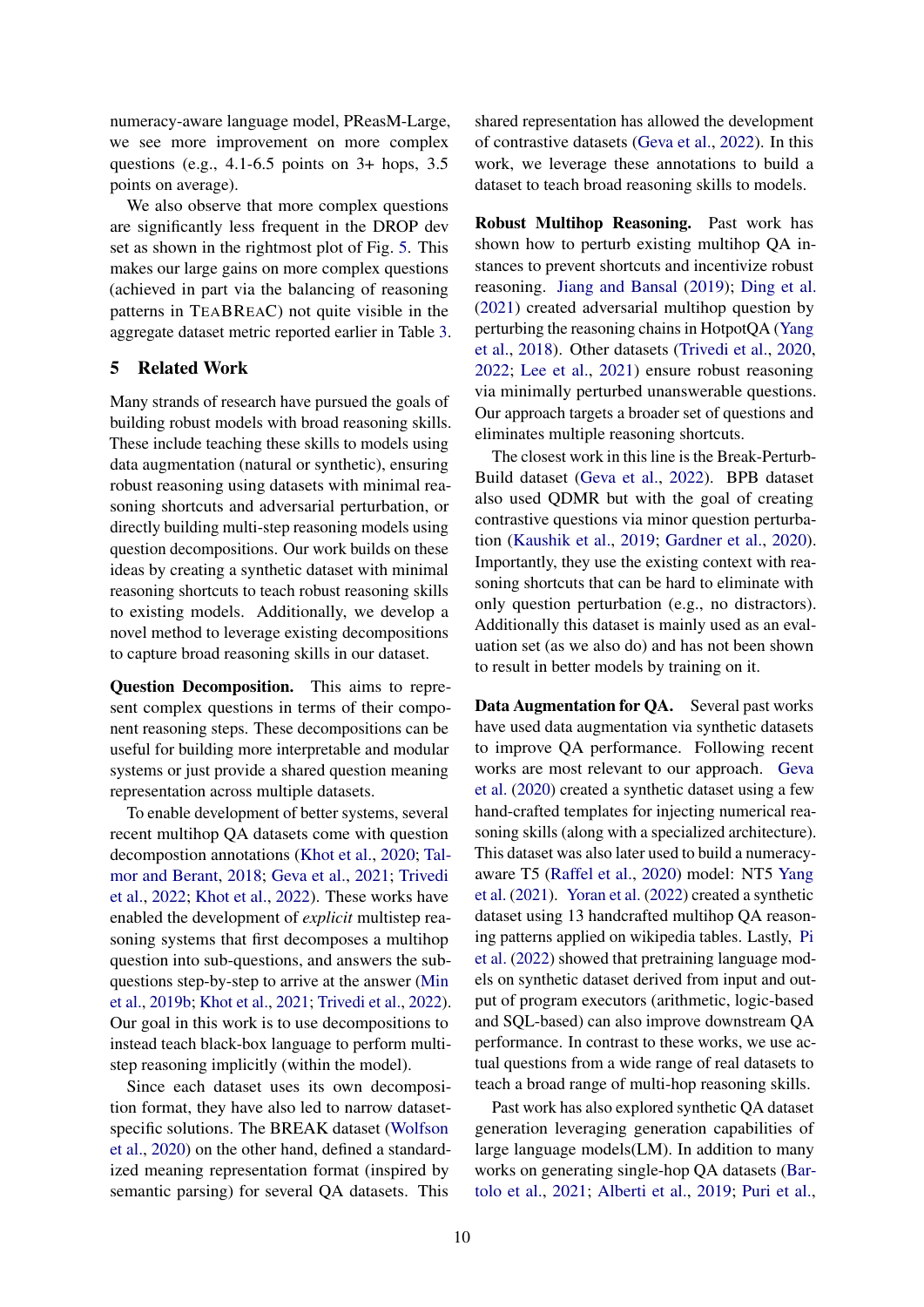[2020\)](#page-11-19), [Pan et al.](#page-11-20) [\(2021\)](#page-11-20) have used LMs to create a multihop QA dataset. However, they focus on generating questions for only two types of reasoning (composition and comparison) given real paragraphs. We leave the prospect of combining our synthetic context generation method with the generation capabilities of LMs as a future work.

Multi-task learning over several QA datasets [\(Khashabi et al.,](#page-11-21) [2020;](#page-11-21) [Talmor and](#page-11-22) [Berant,](#page-11-22) [2019\)](#page-11-22) can also help models learn a broad range of QA skills. However, these works have only targeted simple QA datasets. We view such multi-task learning as orthogonal to our method; it can be used to train models on TEABREAC along with other QA datasets.

#### 6 Conclusions

Large language models demonstrate impressive reading comprehension abilities and a wide variety of reasoning skills. Despite these abilities and the availability of large scale multihop QA datasets, large LM-based QA models do not reliably learn to use such reasoning skills for answering complex questions. In this work, we show that the greater control that synthetic contexts offer can be leveraged to create a teaching dataset where models can learn a broad range of reasoning skills in a reliable manner, especially for more complex questions. Our transfer results on actual QA datasets also add to the line of work that shows synthetic datasets can be used to inject useful skills that transfer over to real natural language tasks. Given the artifact issues in real datasets (specifically, in their contexts) and the difficulty in controlling for them via perturbations, leveraging existing multihop questions for their broad reasoning patterns but using synthetic contexts appears to be a viable alternative for carefully constructing teaching datasets, where models can learn the *right way* to reason.

#### References

- <span id="page-10-6"></span>Abdalghani Abujabal, Rishiraj Saha Roy, Mohamed Yahya, and Gerhard Weikum. 2019. [ComQA:](https://doi.org/10.18653/v1/N19-1027) [A community-sourced dataset for complex factoid](https://doi.org/10.18653/v1/N19-1027) [question answering with paraphrase clusters.](https://doi.org/10.18653/v1/N19-1027) In *NAACL*, pages 307–317.
- <span id="page-10-14"></span>Chris Alberti, Daniel Andor, Emily Pitler, Jacob Devlin, and Michael Collins. 2019. [Synthetic QA cor](https://doi.org/10.18653/v1/P19-1620)[pora generation with roundtrip consistency.](https://doi.org/10.18653/v1/P19-1620) In *ACL*, pages 6168–6173.
- <span id="page-10-13"></span>Max Bartolo, Tristan Thrush, Robin Jia, Sebastian Riedel, Pontus Stenetorp, and Douwe Kiela. 2021. [Improving question answering model robustness](https://doi.org/10.18653/v1/2021.emnlp-main.696) [with synthetic adversarial data generation.](https://doi.org/10.18653/v1/2021.emnlp-main.696) In *EMNLP*, pages 8830–8848.
- <span id="page-10-0"></span>Jifan Chen and Greg Durrett. 2019. Understanding dataset design choices for multi-hop reasoning. In *NAACL-HLT*.
- <span id="page-10-12"></span>Jiayu Ding, Siyuan Wang, Qin Chen, and Zhongyu Wei. 2021. Reasoning chain based adversarial attack for multi-hop question answering. *arXiv preprint arXiv:2112.09658*.
- <span id="page-10-3"></span>Dheeru Dua, Yizhong Wang, Pradeep Dasigi, Gabriel Stanovsky, Sameer Singh, and Matt Gardner. 2019. DROP: A reading comprehension benchmark requiring discrete reasoning over paragraphs. In *NAACL*.
- <span id="page-10-4"></span>James Ferguson, Matt Gardner, Hannaneh Hajishirzi, Tushar Khot, and Pradeep Dasigi. 2020. IIRC: A dataset of incomplete information reading comprehension questions. In *EMNLP*.
- <span id="page-10-5"></span>Matt Gardner, Yoav Artzi, Victoria Basmova, Jonathan Berant, Ben Bogin, Sihao Chen, Pradeep Dasigi, Dheeru Dua, Yanai Elazar, Ananth Gottumukkala, et al. 2020. Evaluating models' local decision boundaries via contrast sets. In *Findings of EMNLP*.
- <span id="page-10-9"></span>Matt Gardner, Joel Grus, Mark Neumann, Oyvind Tafjord, Pradeep Dasigi, Nelson F. Liu, Matthew Peters, Michael Schmitz, and Luke S. Zettlemoyer. 2017. AllenNLP: A deep semantic natural language processing platform. *arXiv preprint arXiv:1803.07640*.
- <span id="page-10-1"></span>Mor Geva, Ankit Gupta, and Jonathan Berant. 2020. [Injecting numerical reasoning skills into language](https://doi.org/10.18653/v1/2020.acl-main.89) [models.](https://doi.org/10.18653/v1/2020.acl-main.89) In *ACL*, pages 946–958.
- <span id="page-10-10"></span>Mor Geva, Daniel Khashabi, Elad Segal, Tushar Khot, Dan Roth, and Jonathan Berant. 2021. Did aristotle use a laptop? a question answering benchmark with implicit reasoning strategies. *TACL*, 9:346–361.
- <span id="page-10-7"></span>Mor Geva, Tomer Wolfson, and Jonathan Berant. 2022. Break, perturb, build: Automatic perturbation of reasoning paths through question decomposition. *TACL*, 10:111–126.
- <span id="page-10-2"></span>Robin Jia and Percy Liang. 2017. Adversarial examples for evaluating reading comprehension systems. In *EMNLP*.
- <span id="page-10-11"></span>Yichen Jiang and Mohit Bansal. 2019. Avoiding reasoning shortcuts: Adversarial evaluation, training, and model development for multi-hop QA. In *ACL*.
- <span id="page-10-8"></span>Justin Johnson, Bharath Hariharan, Laurens Van Der Maaten, Li Fei-Fei, C Lawrence Zitnick, and Ross Girshick. 2017. CLEVR: A diagnostic dataset for compositional language and elementary visual reasoning. In *CVPR*, pages 2901–2910.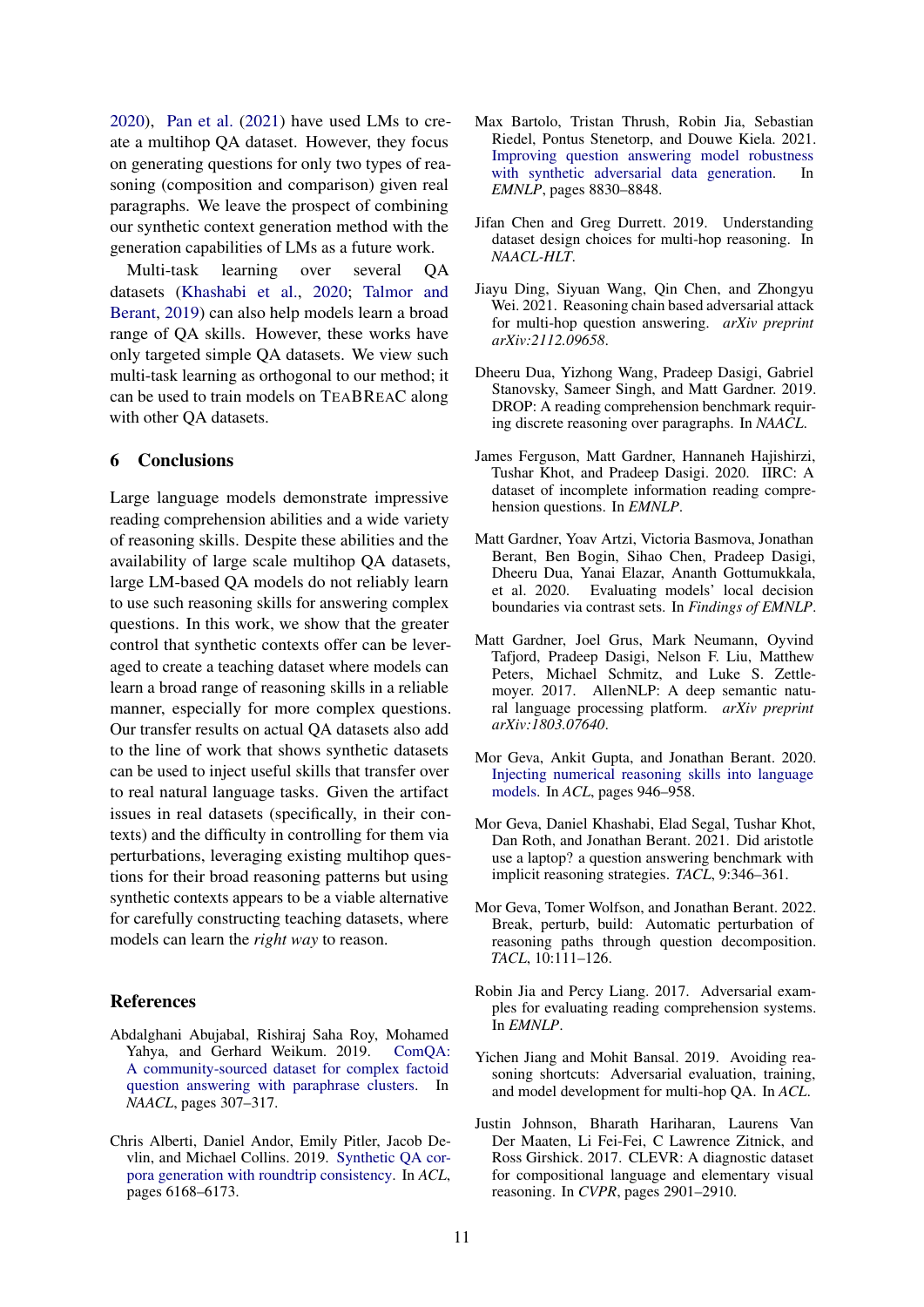- <span id="page-11-18"></span>Divyansh Kaushik, Eduard Hovy, and Zachary Lipton. 2019. Learning the difference that makes a difference with counterfactually-augmented data. In *ICLR*.
- <span id="page-11-21"></span>Daniel Khashabi, Sewon Min, Tushar Khot, Ashish Sabhwaral, Oyvind Tafjord, Peter Clark, and Hannaneh Hajishirzi. 2020. UnifiedQA: Crossing format boundaries with a single qa system. *Findings of EMNLP*.
- <span id="page-11-14"></span>Tushar Khot, Peter Clark, Michal Guerquin, Paul Edward Jansen, and Ashish Sabharwal. 2020. QASC: A dataset for question answering via sentence composition. In *AAAI*.
- <span id="page-11-16"></span>Tushar Khot, Daniel Khashabi, Kyle Richardson, Peter Clark, and Ashish Sabharwal. 2021. Text modular networks: Learning to decompose tasks in the language of existing models. In *NAACL*.
- <span id="page-11-4"></span>Tushar Khot, Kyle Richardson, Daniel Khashabi, and Ashish Sabharwal. 2022. Hey AI, can you solve complex tasks by talking to agents? In *Findings of ACL*, pages 1808–1823.
- <span id="page-11-17"></span>Kyungjae Lee, Seung-won Hwang, Sang-eun Han, and Dohyeon Lee. 2021. [Robustifying multi-hop](https://doi.org/10.18653/v1/2021.acl-long.476) [QA through pseudo-evidentiality training.](https://doi.org/10.18653/v1/2021.acl-long.476) In *ACL-IJCNLP*, pages 6110–6119.
- <span id="page-11-11"></span>Mike Lewis, Yinhan Liu, Naman Goyal, Marjan Ghazvininejad, Abdelrahman Mohamed, Omer Levy, Veselin Stoyanov, and Luke Zettlemoyer. 2020. BART: Denoising sequence-to-sequence pretraining for natural language generation, translation, and comprehension. In *ACL*.
- <span id="page-11-0"></span>Sewon Min, Eric Wallace, Sameer Singh, Matt Gardner, Hannaneh Hajishirzi, and Luke Zettlemoyer. 2019a. Compositional questions do not necessitate multi-hop reasoning. In *ACL*.
- <span id="page-11-15"></span>Sewon Min, Victor Zhong, Luke Zettlemoyer, and Hannaneh Hajishirzi. 2019b. Multi-hop reading comprehension through question decomposition and rescoring. In *ACL*.
- <span id="page-11-8"></span>Ansong Ni, Matt Gardner, and Pradeep Dasigi. 2021. [Mitigating false-negative contexts in](https://doi.org/10.18653/v1/2021.emnlp-main.497) [multi-document question answering with retrieval](https://doi.org/10.18653/v1/2021.emnlp-main.497) [marginalization.](https://doi.org/10.18653/v1/2021.emnlp-main.497) In *EMNLP*, pages 6149–6161.
- <span id="page-11-20"></span>Liangming Pan, Wenhu Chen, Wenhan Xiong, Min-Yen Kan, and William Yang Wang. 2021. Unsupervised multi-hop question answering by question generation. In *NAACL*.
- <span id="page-11-12"></span>Adam Paszke, Sam Gross, Francisco Massa, Adam Lerer, James Bradbury, Gregory Chanan, Trevor Killeen, Zeming Lin, Natalia Gimelshein, Luca Antiga, Alban Desmaison, Andreas Kopf, Edward Yang, Zachary DeVito, Martin Raison, Alykhan Tejani, Sasank Chilamkurthy, Benoit Steiner, Lu Fang, Junjie Bai, and Soumith Chintala. 2019. PyTorch: An imperative style, high-performance deep learning library. In *NeurIPS*, pages 8024–8035.
- <span id="page-11-2"></span>Xinyu Pi, Qian Liu, Bei Chen, Morteza Ziyadi, Zeqi Lin, Yan Gao, Qiang Fu, Jian-Guang Lou, and Weizhu Chen. 2022. Reasoning like program executors. *arXiv preprint arXiv:2201.11473*.
- <span id="page-11-7"></span>Patti Price. 1990. Evaluation of spoken language systems: The atis domain. In *Speech and Natural Language: Proceedings of a Workshop Held at Hidden Valley, Pennsylvania, June 24-27, 1990*.
- <span id="page-11-19"></span>Raul Puri, Ryan Spring, Mohammad Shoeybi, Mostofa Patwary, and Bryan Catanzaro. 2020. [Training ques](https://doi.org/10.18653/v1/2020.emnlp-main.468)[tion answering models from synthetic data.](https://doi.org/10.18653/v1/2020.emnlp-main.468) In *EMNLP*, pages 5811–5826.
- <span id="page-11-10"></span>Colin Raffel, Noam Shazeer, Adam Roberts, Katherine Lee, Sharan Narang, Michael Matena, Yanqi Zhou, Wei Li, and Peter J Liu. 2020. Exploring the limits of transfer learning with a unified text-to-text transformer. *JMLR*.
- <span id="page-11-23"></span>Noam Shazeer and Mitchell Stern. 2018. Adafactor: Adaptive learning rates with sublinear memory cost. In *International Conference on Machine Learning*, pages 4596–4604. PMLR.
- <span id="page-11-9"></span>Alane Suhr, Stephanie Zhou, Ally Zhang, Iris Zhang, Huajun Bai, and Yoav Artzi. 2019. A corpus for reasoning about natural language grounded in photographs. In *ACL*.
- <span id="page-11-6"></span>Alon Talmor and Jonathan Berant. 2018. [The web](https://doi.org/10.18653/v1/N18-1059) [as a knowledge-base for answering complex ques](https://doi.org/10.18653/v1/N18-1059)[tions.](https://doi.org/10.18653/v1/N18-1059) In *NAACL-HLT*, pages 641–651, New Orleans, Louisiana. Association for Computational Linguistics.
- <span id="page-11-22"></span>Alon Talmor and Jonathan Berant. 2019. [MultiQA: An](https://doi.org/10.18653/v1/P19-1485) [empirical investigation of generalization and trans](https://doi.org/10.18653/v1/P19-1485)[fer in reading comprehension.](https://doi.org/10.18653/v1/P19-1485) In *ACL*, pages 4911– 4921.
- <span id="page-11-1"></span>Harsh Trivedi, Niranjan Balasubramanian, Tushar Khot, and Ashish Sabharwal. 2020. Is multihop QA in DiRe condition? Measuring and reducing disconnected reasoning. In *EMNLP*.
- <span id="page-11-3"></span>Harsh Trivedi, Niranjan Balasubramanian, Tushar Khot, and Ashish Sabharwal. 2022. MuSiQue: Multihop questions via single-hop question composition. *TACL*, 10:539–554.
- <span id="page-11-13"></span>Thomas Wolf, Lysandre Debut, Victor Sanh, Julien Chaumond, Clement Delangue, Anthony Moi, Pierric Cistac, Tim Rault, R'emi Louf, Morgan Funtowicz, and Jamie Brew. 2019. Huggingface's transformers: State-of-the-art natural language processing. *ArXiv*, abs/1910.03771.
- <span id="page-11-5"></span>Tomer Wolfson, Mor Geva, Ankit Gupta, Matt Gardner, Yoav Goldberg, Daniel Deutch, and Jonathan Berant. 2020. Break it down: A question understanding benchmark. *TACL*.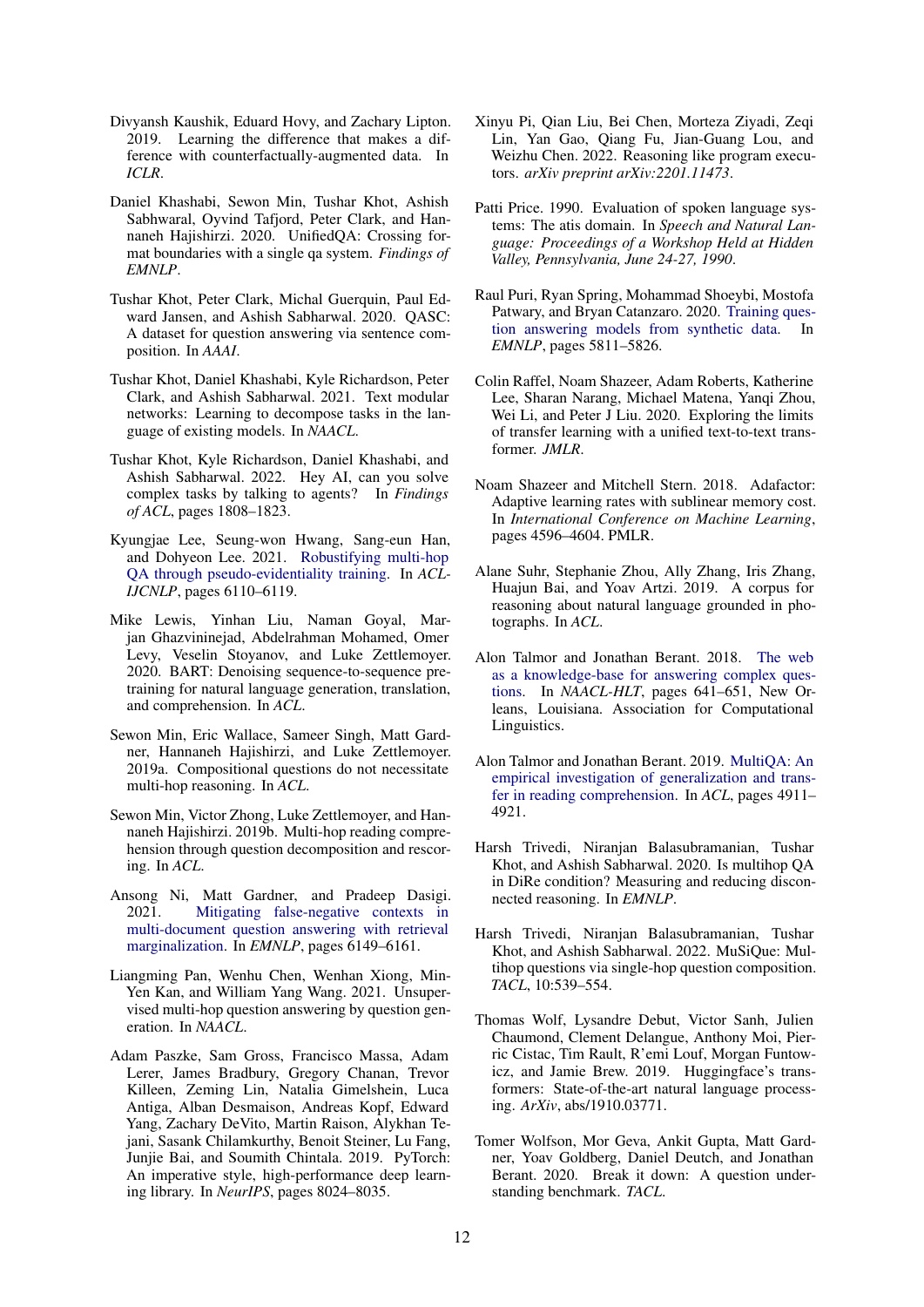- <span id="page-12-0"></span>Peng-Jian Yang, Ying Ting Chen, Yuechan Chen, and Daniel Cer. 2021. Nt5?! training t5 to perform numerical reasoning. *arXiv preprint arXiv:2104.07307*.
- <span id="page-12-3"></span>Zhilin Yang, Peng Qi, Saizheng Zhang, Yoshua Bengio, William W. Cohen, Ruslan Salakhutdinov, and Christopher D. Manning. 2018. HotpotQA: A dataset for diverse, explainable multi-hop question answering. In *EMNLP*.
- <span id="page-12-1"></span>Ori Yoran, Alon Talmor, and Jonathan Berant. 2022. Turning tables: Generating examples from semistructured tables for endowing language models with reasoning skills. In *ACL*.
- <span id="page-12-4"></span>Tao Yu, Rui Zhang, Kai Yang, Michihiro Yasunaga, Dongxu Wang, Zifan Li, James Ma, Irene Li, Qingning Yao, Shanelle Roman, Zilin Zhang, and Dragomir Radev. 2018. [Spider: A large](https://doi.org/10.18653/v1/D18-1425)[scale human-labeled dataset for complex and cross](https://doi.org/10.18653/v1/D18-1425)[domain semantic parsing and text-to-SQL task.](https://doi.org/10.18653/v1/D18-1425) In *EMNLP*, pages 3911–3921.
- <span id="page-12-2"></span>Fengbin Zhu, Wenqiang Lei, Youcheng Huang, Chao Wang, Shuo Zhang, Jiancheng Lv, Fuli Feng, and Tat-Seng Chua. 2021. [TAT-QA: A question answer](https://doi.org/10.18653/v1/2021.acl-long.254)[ing benchmark on a hybrid of tabular and textual](https://doi.org/10.18653/v1/2021.acl-long.254) [content in finance.](https://doi.org/10.18653/v1/2021.acl-long.254) In *ACL-IJCNLP*, pages 3277– 3287.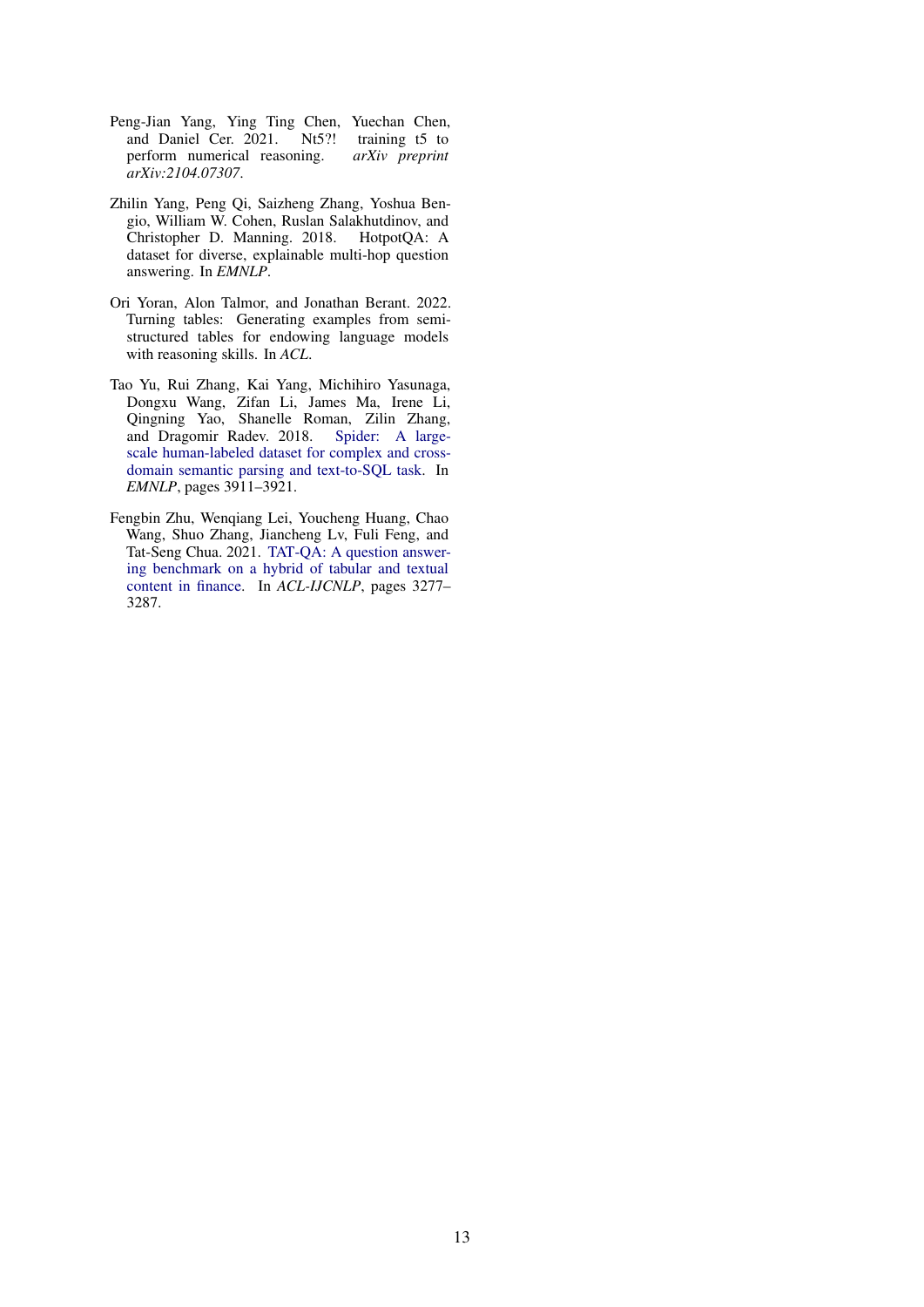#### <span id="page-13-0"></span>A Implementation Details

We train all models on a RTX8000 (48GB) GPU. The hyperparameters for pretraining and finetuning are given in Table [5.](#page-13-1) The only hyperparameter we sweeped over is learning rate (1e-5, 5e-5, 1e-4, 5e-4, 1e-3). The number of epochs were set to a large number with early stopping based on validation score. We've used Adafactor optimizer for all our experiments [\(Shazeer and Stern,](#page-11-23) [2018\)](#page-11-23).

<span id="page-13-1"></span>

| Model           | Dataset       | LR                 | Epochs BS |    |
|-----------------|---------------|--------------------|-----------|----|
| T5              | TEABREAC      | $10^{-4}$          | 20        | 32 |
| <b>Bart</b>     | TEABREAC      | $10^{-5}$          | 20        | 32 |
| NT5             | TEABREAC      | $10^{-3}$          | 20        | 32 |
| Preasm          | TEABREAC 5    | $\times$ $10^{-5}$ | 20        | 32 |
| T5              | <b>DROP</b>   | $10^{-4}$          | 20        | 32 |
| Bart            | DROP          | $10^{-5}$          | 20        | 32 |
| NT <sub>5</sub> | DROP          | $10^{-3}$          | 40        | 32 |
| Preasm          | <b>DROP</b>   | $5\times10^{-5}$   | 20        | 32 |
| T5              | <b>TAT-QA</b> | $10^{-4}$          | 20        | 32 |
| <b>Bart</b>     | <b>TAT-QA</b> | $10^{-5}$          | 20        | 32 |
| NT5             | <b>TAT-QA</b> | $10^{-3}$          | 40        | 32 |
| Preasm          | <b>TAT-QA</b> | $5 \times 10^{-5}$ | 20        | 32 |
| T5              | <b>HRC</b>    | $10^{-4}$          | 20        | 32 |
| Bart            | <b>HRC</b>    | $10^{-5}$          | 20        | 32 |
| NT <sub>5</sub> | <b>IIRC</b>   | $10^{-3}$          | 40        | 32 |
| Preasm          | <b>IIRC</b>   | $5\times10^{-5}$   | 20        | 32 |

Table 5: (Top) Hyperparameters for pretraining language models on TEABREAC. For large sized models (T5, Bart, Preasm), each epoch constitutes 100000/32=3125 steps. For small sized model (NT5), each epoch constitutes 1000000/32=31250 steps. For each step, we uniformly randomly sample a batch of TEABREAC compositional (multihop) instances or primitive instance. (Bottom) Hyperparameters for training language models on target datasets from scratch or fine-tuning language models pretrained on TEABREAC on target datasets. The hyperparameters for IIRC-gold and IIRC-retrieved experiments are the same. NT5 is a small-sized model, all others are largesized. LR refers to learning rate and BS refers to batch size.

### B Examples of Multihop QA Instances

Example multihop QA instances involving project and boolean primitives are given in Fig. [6.](#page-14-0)

### C List of Primitives (Python Functions)

List of primitives (python functions) and a corresponding example is given in Table [6.](#page-15-0)

### D Examples of Instances for Individual Primitives

Examples of template based QA instances for teaching individual primitives are given in Table [7.](#page-19-0)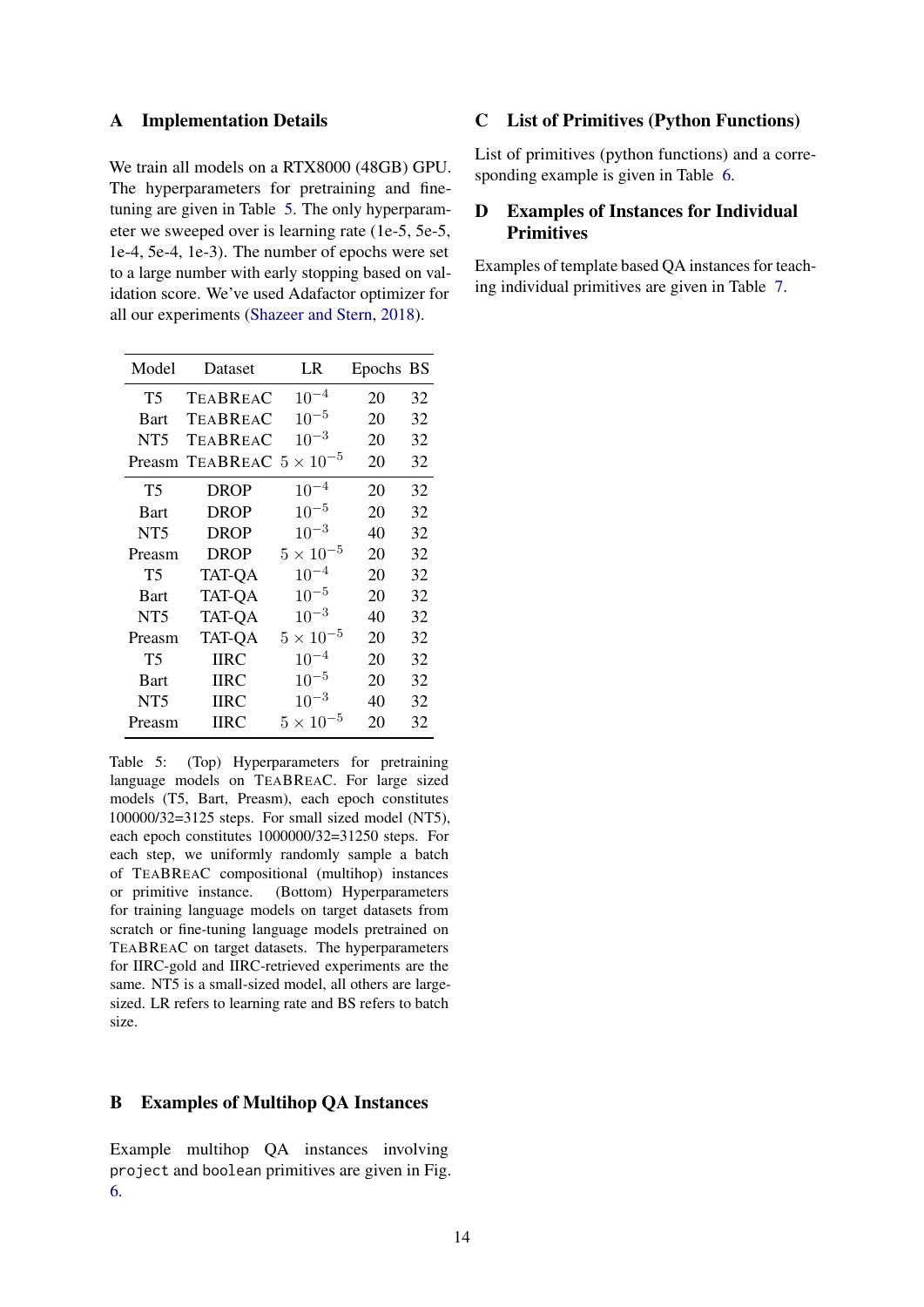<span id="page-14-0"></span>

Figure 6: Synthetic reading comprehension QA instances involving project (top) and boolean (bottom) primitives.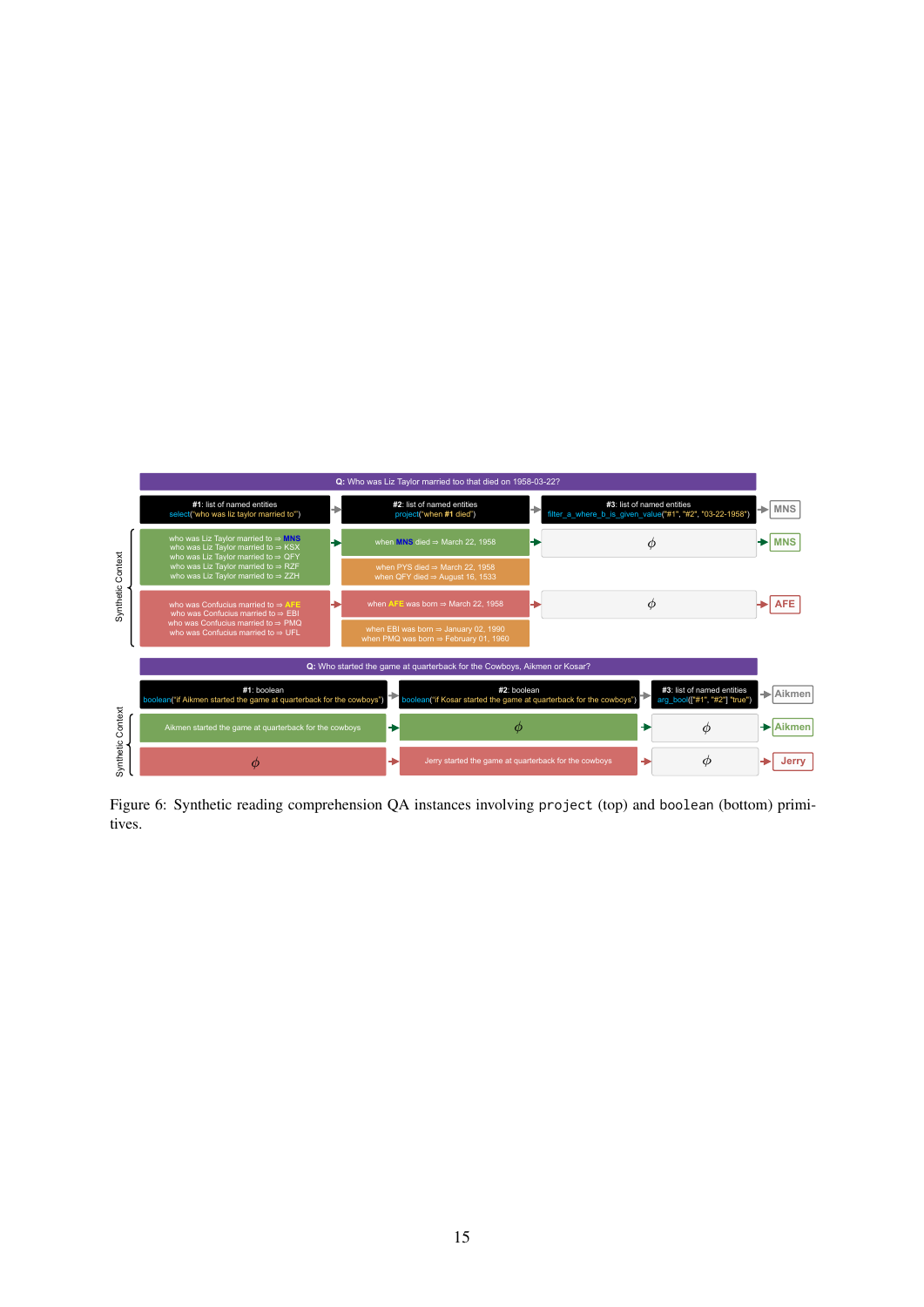<span id="page-15-0"></span>

| <b>Primitive</b> | <b>Example</b>                                   |
|------------------|--------------------------------------------------|
|                  | compare_numbers(#1, #2, ">") $\Rightarrow$ False |
| compare_numbers  | State:<br>#1: 25<br>#2: 28                       |
|                  | compare_dates(#1, #2, ">") $\Rightarrow$ False   |
| compare_dates    | State:<br>#1: 25 Jan 2012<br>#2: 28 Jan 2012     |
|                  | maximum_date([#1, #2]) $\Rightarrow$ 28 Jan 2012 |
| maximum_date     | State:<br>#1: 25 Jan 2012<br>#2: 28 Jan 2012     |
|                  | minimum_date([#1, #2]) $\Rightarrow$ 25 Jan 2012 |
| minimum_date     | State:<br>#1: 25 Jan 2012<br>#2: 28 Jan 2012     |
|                  | date_subtraction(#1, #2, "days") $\Rightarrow$ 3 |
| date_subtraction | State:<br>#1: 25 Jan 2012<br>#2: 28 Jan 2012     |
|                  | arg_maximum_date([#1, #2]) $\Rightarrow$ #2      |
| arg_maximum_date | State:<br>#1: 25 Jan 2012<br>#2: 28 Jan 2012     |
|                  | arg_minimum_date([#1, #2]) $\Rightarrow$ #1      |
| arg_minimum_date | State:<br>#1: 25 Jan 2012<br>#2: 28 Jan 2012     |
|                  | $arg_bool([#1, #2], "true") \Rightarrow #1$      |
| arg_bool         | State:<br>$#1$ : True<br>#2: False               |
|                  | $count(\#1) \Rightarrow 3$                       |
| count            | State:<br>#1: [ABC, XZE, PQR]                    |
|                  | addition(#1) $\Rightarrow$ 2657.3                |
| addition         | State:<br>#1: [3, 2564.2, 90.1]                  |
| subtraction      | subtraction(100, #1): $75$                       |
|                  | State:<br>#1: 25                                 |
|                  | multiplication $(\text{\#}1, 5)$ : 125           |
| multiplication   | State:<br>#1: 25                                 |
|                  | division(#1, 100): 254.2                         |
| division         | State:<br>#1: 25420                              |

Table 6: List of primitives (python functions) and a corresponding example.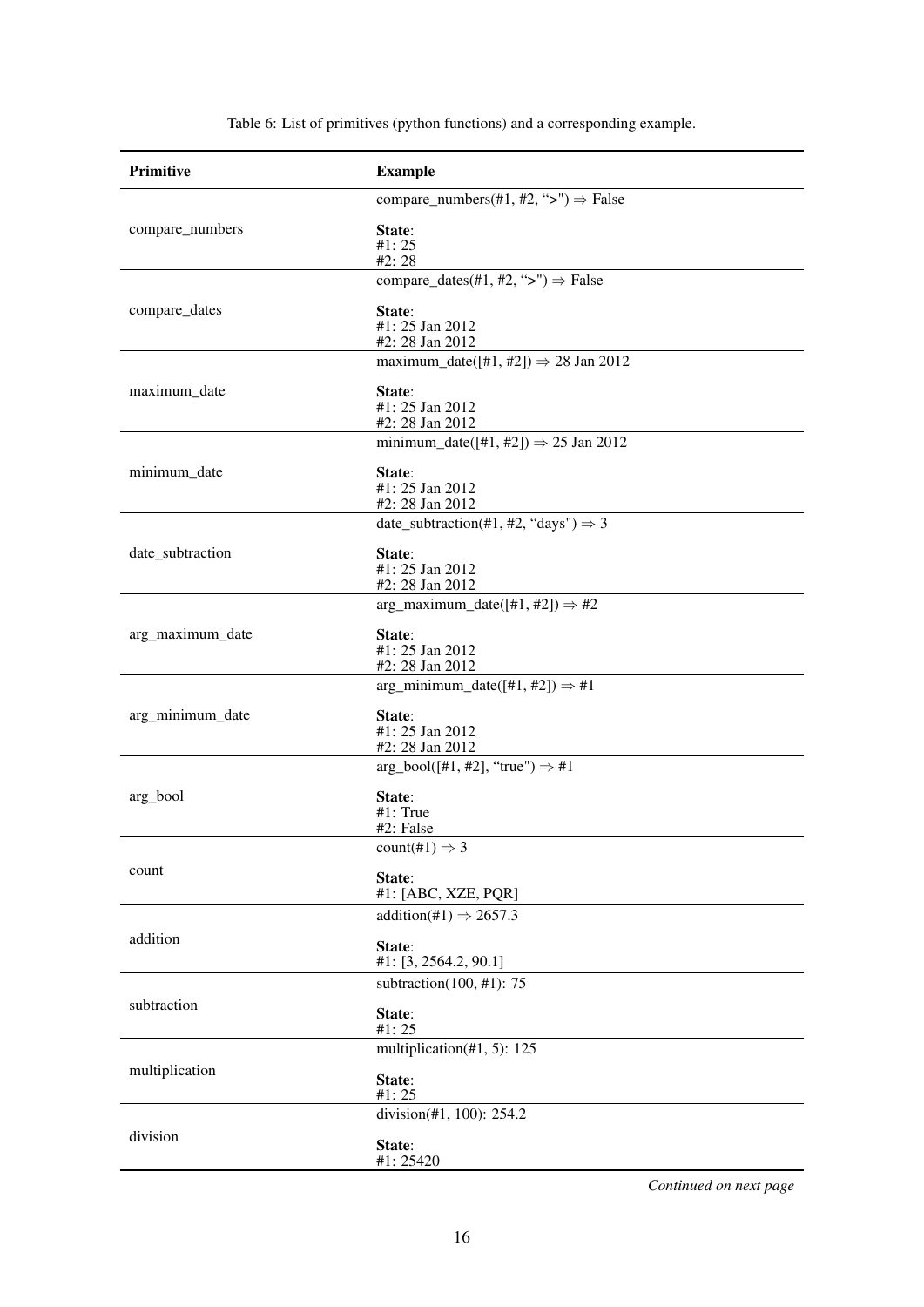| Primitive                       | <b>Example</b>                                                 |
|---------------------------------|----------------------------------------------------------------|
|                                 | $mean(\text{\#}1) \Rightarrow 885.8$                           |
| mean                            | State:<br>#1: [3, 2564.2, 90.1]                                |
|                                 | maximum_number(#1) $\Rightarrow$ 2564.2                        |
| maximum_number                  | State:<br>#1: $[3, 2564.2, 90.1]$                              |
|                                 | minimum_number(#1) $\Rightarrow$ 3                             |
| minimum_number                  | State:<br>#1: [3, 2564.2, 90.1]                                |
|                                 | arg_maximum_number( $[#1, #2, #3]$ ) $\Rightarrow #2$          |
| arg_maximum_number              | State:<br>#1: 3<br>#2: 2564.2<br>#3: 90.1                      |
|                                 | arg_minimum_number( $[#1, #2, #3]$ ) $\Rightarrow #1$          |
| arg_minimum_number              | State:<br>#1: 3<br>#2: 2564.2<br>#3: 90.1                      |
|                                 | kth_highest(#1, 2) $\Rightarrow$ 90.1                          |
| kth_highest                     | State:<br>#1: $[3, 2564.2, 90.1]$                              |
|                                 | kth_lowest(#1, 2) $\Rightarrow$ 90.1                           |
| kth_lowest                      | State:<br>#1: [3, 2564.2, 90.1]                                |
|                                 | are_items_same(#1, #2) $\Rightarrow$ False                     |
| are_items_same                  | State:<br>$#1$ : ABC<br>#2: EDX                                |
|                                 | are_items_different(#1, #2) $\Rightarrow$ True                 |
| are_items_different             | State:<br>#1: ABC<br>#2: EDX                                   |
|                                 | filter_a_where_b_is_max_num(#1, #2) $\Rightarrow$ PQR          |
| filter_a_where_b_is_max_num     | State:<br>#1: [ABC, PQR, MNZ]<br>$#2$ : [3, 2564.2, 90.1]      |
|                                 | filter_a_where_b_is_min_num(#1, #2) $\Rightarrow$ ABC          |
| filter_a_where_b_is_min_num     | State:<br>#1: [ABC, PQR, MNZ]<br>#2: [3, 2564.2, 90.1]         |
|                                 | filter_a_where_b_is_given_value(#1, #2, MNO) $\Rightarrow$ ABC |
| filter_a_where_b_is_given_value | State:<br>#1: [ABC, PQR, MNZ]<br>#2: [MNO, XER, OIY]           |

Table 6 – *Continued from previous page*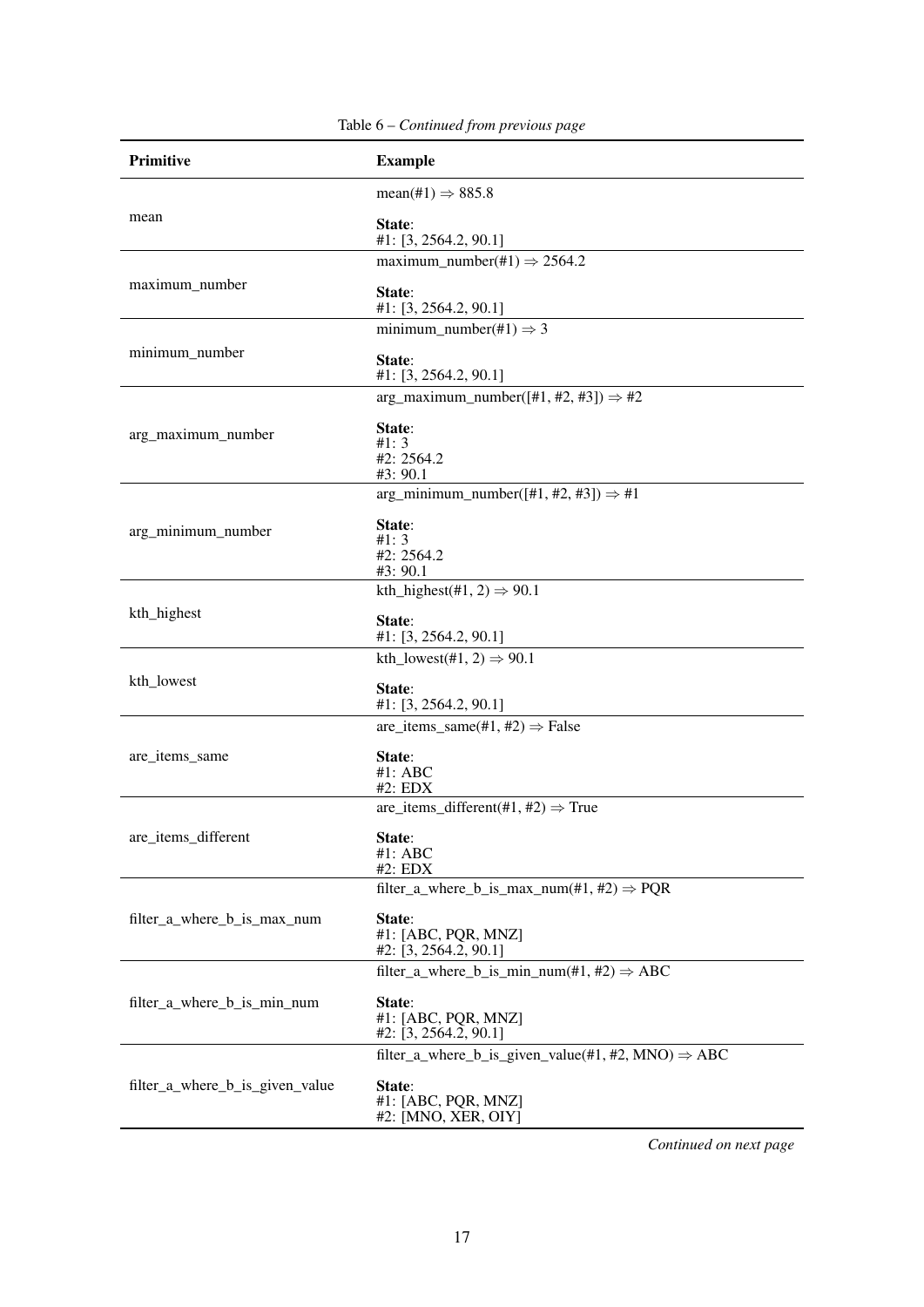| Primitive                                   | <b>Example</b>                                                                                      |
|---------------------------------------------|-----------------------------------------------------------------------------------------------------|
|                                             | filter_a_where_b_is_compared_to(#1, #2, 80, >) $\Rightarrow$<br>[PQR, MNZ]                          |
| filter_a_where_b_is_compared_to             | State:<br>#1: [ABC, PQR, MNZ]<br>$#2$ : [3, 2564.2, 90.1]                                           |
|                                             | filter_a_where_b_is_in_range_num(#1, #2, 80, 100) $\Rightarrow$<br>[MNZ]                            |
| filter_a_where_b_is_in_range                | State:<br>#1: [ABC, PQR, MNZ]<br>#2: $[3, 2564.2, 90.1]$                                            |
|                                             | filter_a_where_b_is_compared_to_date(#1, #2, 25 Feb<br>$2012, \geqslant$ $[PQR, MNZ]$               |
| filter_a_where_b_is_compared_to_date State: |                                                                                                     |
|                                             | #1: [ABC, PQR, MNZ]<br>#2: [25 Jan 2012, 18 March 2012, 13 Oct 2019]                                |
|                                             | filter_a_where_b_is_in_range_date(#1, #2, 25 Feb 2012,<br>1 Nov 2021, 100) $\Rightarrow$ [PQR, MNZ] |
| filter_a_where_b_is_in_range_date           | State:                                                                                              |
|                                             | #1: [ABC, PQR, MNZ]<br>#2: [25 Jan 2012, 18 March 2012, 13 Oct 2019]                                |
|                                             | filter_a_where_b_is_max_date(#1, #2) $\Rightarrow$ MNZ                                              |
| filter_a_where_b_is_max_date                | State:<br>#1: [ABC, PQR, MNZ]<br>#2: [25 Jan 2012, 18 March 2012, 13 Oct 2019]                      |
|                                             | filter_a_where_b_is_min_date(#1, #2) $\Rightarrow$ ABC                                              |
| filter_a_where_b_is_min_date                | State:<br>#1: [ABC, PQR, MNZ]<br>#2: [25 Jan 2012, 18 March 2012, 13 Oct 2019]                      |
|                                             | grouped_count(#1, #2) $\Rightarrow$ ABC: 2, XYI: 2, PQR: 1                                          |
| grouped_count                               | State:<br>#1: [ABC, XYI, ABC, PQR, XYI]<br>#2: [UIQ, QWA, OUE, UHI, RVC]                            |
|                                             | grouped_sum(#1, #2) $\Rightarrow$ ABC: 4, XYI: 7, PQR: 4                                            |
| grouped_sum                                 | State:<br>#1: [ABC, XYI, ABC, PQR, XYI]<br>#2: [1, 2, 3, 4, 5]                                      |
|                                             | grouped_mean(#1, #2) $\Rightarrow$ ABC: 2, XYI: 3.5, PQR: 4                                         |
| grouped_mean                                | State:<br>#1: [ABC, XYI, ABC, PQR, XYI]<br>#2: [1, 2, 3, 4, 5]                                      |
|                                             | union(#1, #2, #3) $\Rightarrow$ [ABC, PQR, MNO, JHI, KMR]                                           |
| union                                       | State:<br>#1: $[ABC, PQR]$<br>#2: [MNO]<br>#3: [JHI, KMR]                                           |

Table 6 – *Continued from previous page*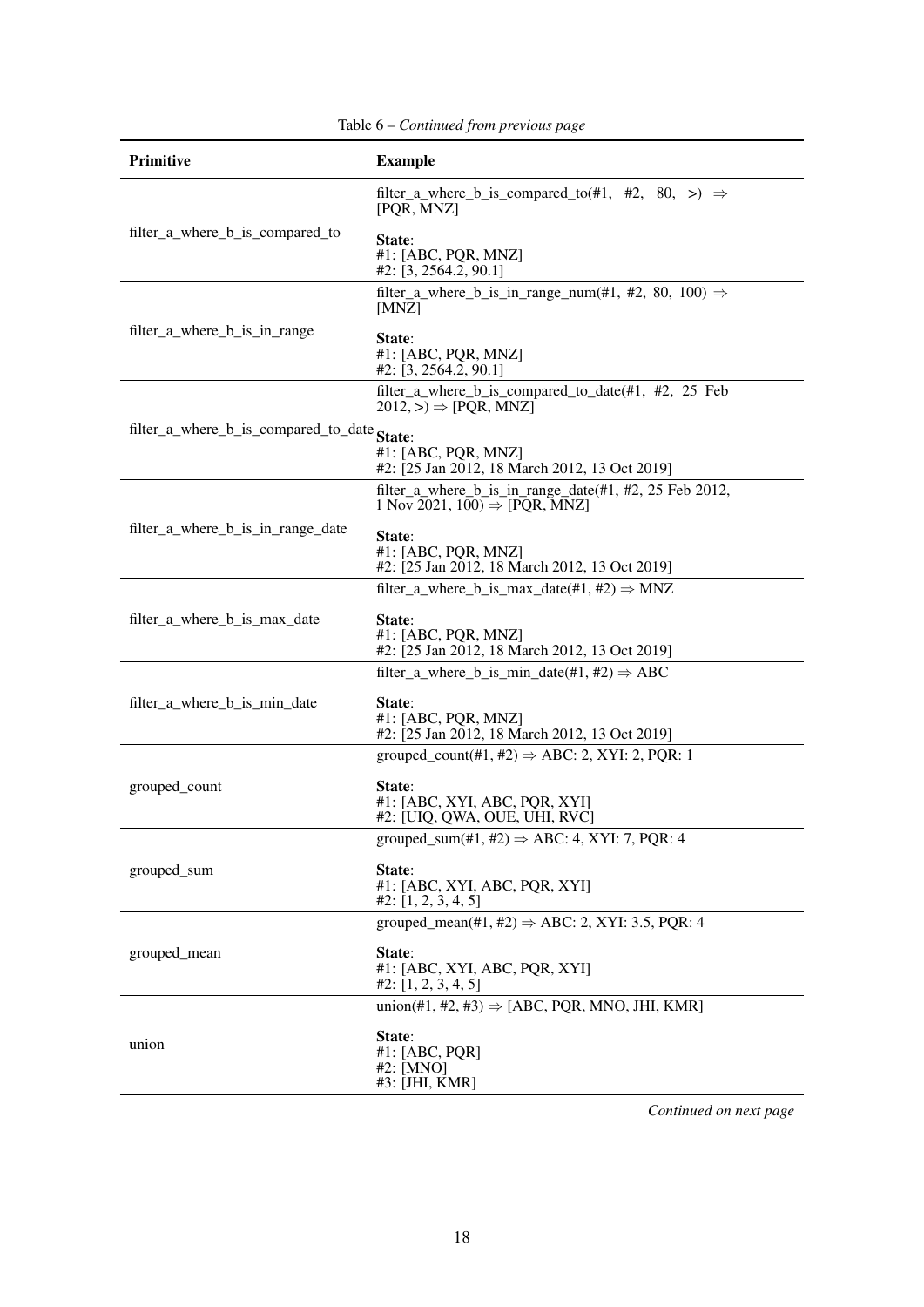| Primitive        | <b>Example</b>                                                                                                                                                                                                       |
|------------------|----------------------------------------------------------------------------------------------------------------------------------------------------------------------------------------------------------------------|
|                  | intersection(#1, #2) $\Rightarrow$ [PQR]                                                                                                                                                                             |
| intersection     | State:<br>#1: [ABC, PQR, MNO]<br>#2: $[PQR]$                                                                                                                                                                         |
|                  | arg_intersection(#1, #2, #3) $\Rightarrow$ [WEC]                                                                                                                                                                     |
| arg_intersection | State:<br>#1: [XYI, ORE, WEC]<br>#2: [ABC, PQR, MNO]<br>$#3:$ [null, null, MNO]                                                                                                                                      |
|                  | list_subtraction(#1, #2) $\Rightarrow$ [XYI, WEC]                                                                                                                                                                    |
| list_subtraction | State:<br>#1: [XYI, ORE, WEC]; #2: [ORE]                                                                                                                                                                             |
|                  | logical_and(#1, #2) $\Rightarrow$ False                                                                                                                                                                              |
| logical_and      | State:<br>$#1$ : False ; $#2$ : True                                                                                                                                                                                 |
|                  | logical_or(#1, #2) $\Rightarrow$ True                                                                                                                                                                                |
| logical_or       | State:<br>$#1$ : False ; $#2$ : True                                                                                                                                                                                 |
|                  | select("touchdowns by Edwards") $\Rightarrow$ [ABC, DXE, FGH]                                                                                                                                                        |
| select           | <b>Facts in context:</b><br>touchdowns by Edwards $\Rightarrow$ ABC<br>touchdowns by Edwards $\Rightarrow$ DXE<br>touchdowns by Edwards $\Rightarrow$ FGH                                                            |
|                  | filter("#1 from 1st quarter") $\Rightarrow$ [ABC, DXE]                                                                                                                                                               |
|                  | State:<br>$#1$ : [ABC, DXE]                                                                                                                                                                                          |
| filter           | <b>Facts in context:</b><br>what is from 1st quarter? $\Rightarrow$ ABC<br>what is from 1st quarter? $\Rightarrow$ DXE<br>what is from 1st quarter? $\Rightarrow$ MNF<br>what is from 1st quarter? $\Rightarrow$ IOU |
|                  | project("when #1 died") $\Rightarrow$ [March 22, 1958]                                                                                                                                                               |
| project          | State:<br>#1: [MNS]                                                                                                                                                                                                  |
|                  | Facts in context:<br>when PYS died $\Rightarrow$ March 22, 1958<br>when MNS died $\Rightarrow$ March 22, 1958<br>when QFY died $\Rightarrow$ August 16, 1533                                                         |
|                  | boolean("if Aikmen started the game at quarterback for<br>the cowboys") $\Rightarrow$ True                                                                                                                           |
| boolean          | <b>Facts in context:</b><br>Aikmen started the game at quarterback for the cowboys                                                                                                                                   |

Table 6 – *Continued from previous page*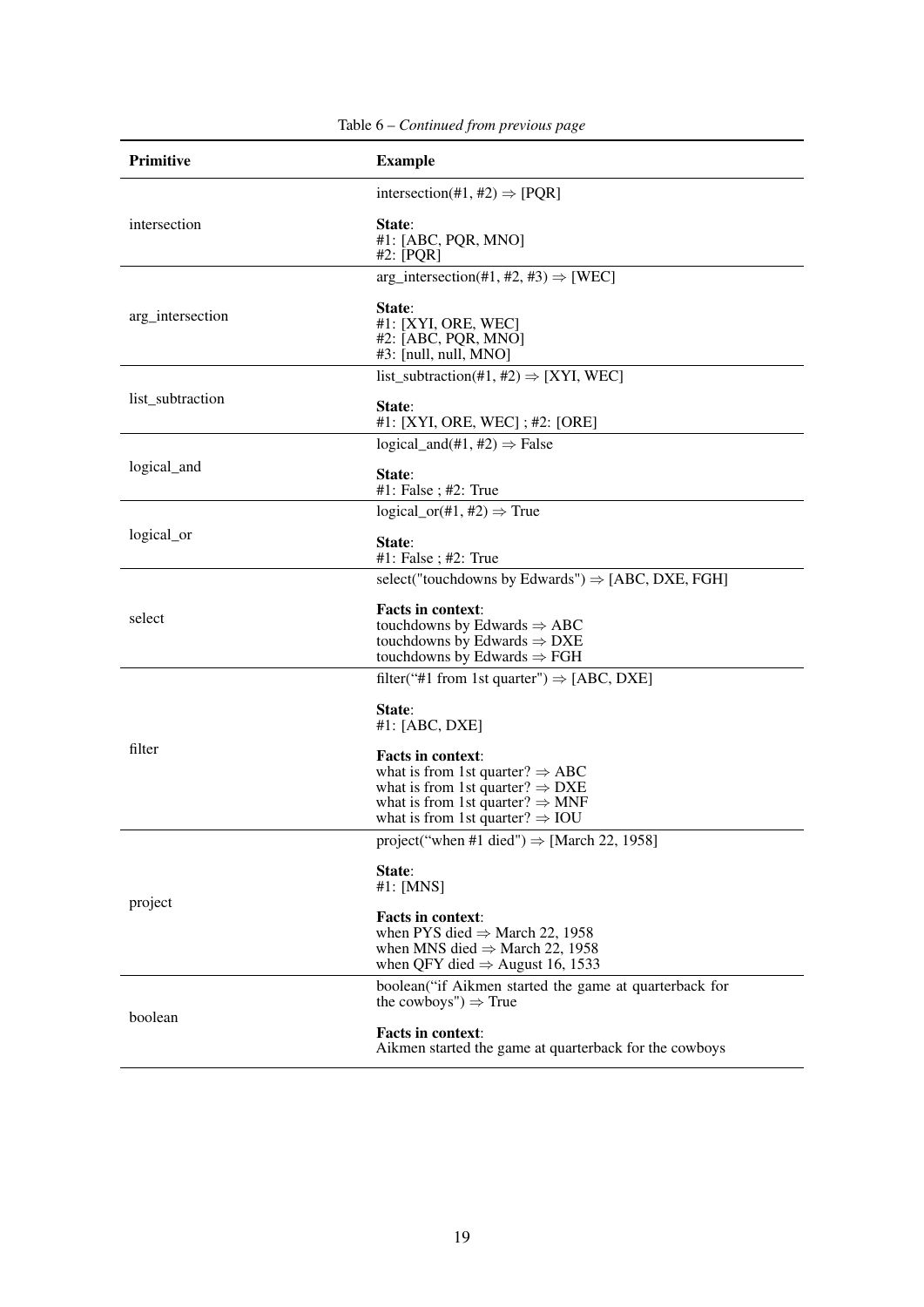<span id="page-19-0"></span>

| Primitive        | <b>Example</b>                                                                                                                                                                                       |
|------------------|------------------------------------------------------------------------------------------------------------------------------------------------------------------------------------------------------|
| compare_numbers  | <b>Quesion:</b> Is 984,486.24 greater than 594147.75?<br><b>Context:</b><br>Answer: ['yes']                                                                                                          |
| compare_dates    | Quesion: Is 1934-9-4 greater than 27 May 1899?<br><b>Context:</b><br><b>Answer</b> : ['yes']                                                                                                         |
| maximum date     | <b>Quesion:</b> Which of the following dates come later?<br>Context: 11/30/1690, 1690-05-17<br><b>Answer:</b> ['November 30, 1690']                                                                  |
| minimum_date     | Quesion: Which of the following dates come before the<br>other?<br>Context: 1925-4-12, 18 Apr 1696<br><b>Answer</b> : ['April 18, 1696']                                                             |
| date_subtraction | <b>Quesion:</b> How many days passed between 1567-6-29<br>and May 28, 1567?<br><b>Context:</b><br><b>Answer</b> : ['32']                                                                             |
| arg_maximum_date | Quesion: Which event has highest date: OUM or NKE?<br><b>Context:</b> Event OUM has date 1977-3-13. Event NKE<br>has date November, 5 2011.<br>Answer: ['NKE']                                       |
| arg_minimum_date | Quesion: Which event happened earliest: KSX or KBO<br>or JJT?<br><b>Context:</b> Event KSX has date 11/9/1705. Event KBO<br>has date 04 Jul, 1786. Event JJT has date 04/11/1729.<br>Answer: ['KSX'] |
| count            | <b>Quesion:</b> How many total entities the following list has?<br><b>Context: DMX NQX LFD RJN AMG</b><br>Answer: $[3]$                                                                              |
| addition         | <b>Quesion:</b> Given the list of numbers, give their total sum.<br><b>Context:</b> 977.98; 710; seven; 4.72<br><b>Answer:</b> ['1699.7']                                                            |
| subtraction      | <b>Quesion:</b> What is 721,251 - 32561?<br><b>Context:</b><br><b>Answer:</b> ['688690']                                                                                                             |
| multiplication   | Quesion: If you multiply forty-eight with 41, what do<br>you get?<br><b>Context:</b><br>Answer: ['1968']                                                                                             |
| division         | Quesion: What is 47 divided by 6 in nearest integer?<br><b>Context:</b><br>Answer: $[7]$                                                                                                             |
| mean             | <b>Quesion:</b> What is the average of the following numbers<br>in nearest integer?<br><b>Context:</b> 172;691<br><b>Answer</b> : ['431']                                                            |
| maximum_number   | <b>Quesion:</b> Given the following list, what is the largest<br>number?<br>Context: 6603 ; 3.76 ; 636,337.65 ; 91.72<br><b>Answer:</b> ['636337.65']                                                |
| minimum_number   | <b>Quesion:</b> What is the smallest of the following numbers?<br>Context: 60,810.74; 2.24; 48.8<br><b>Answer</b> : ['2.24']                                                                         |

Table 7: Examples QA instances for individual primitives (python functions)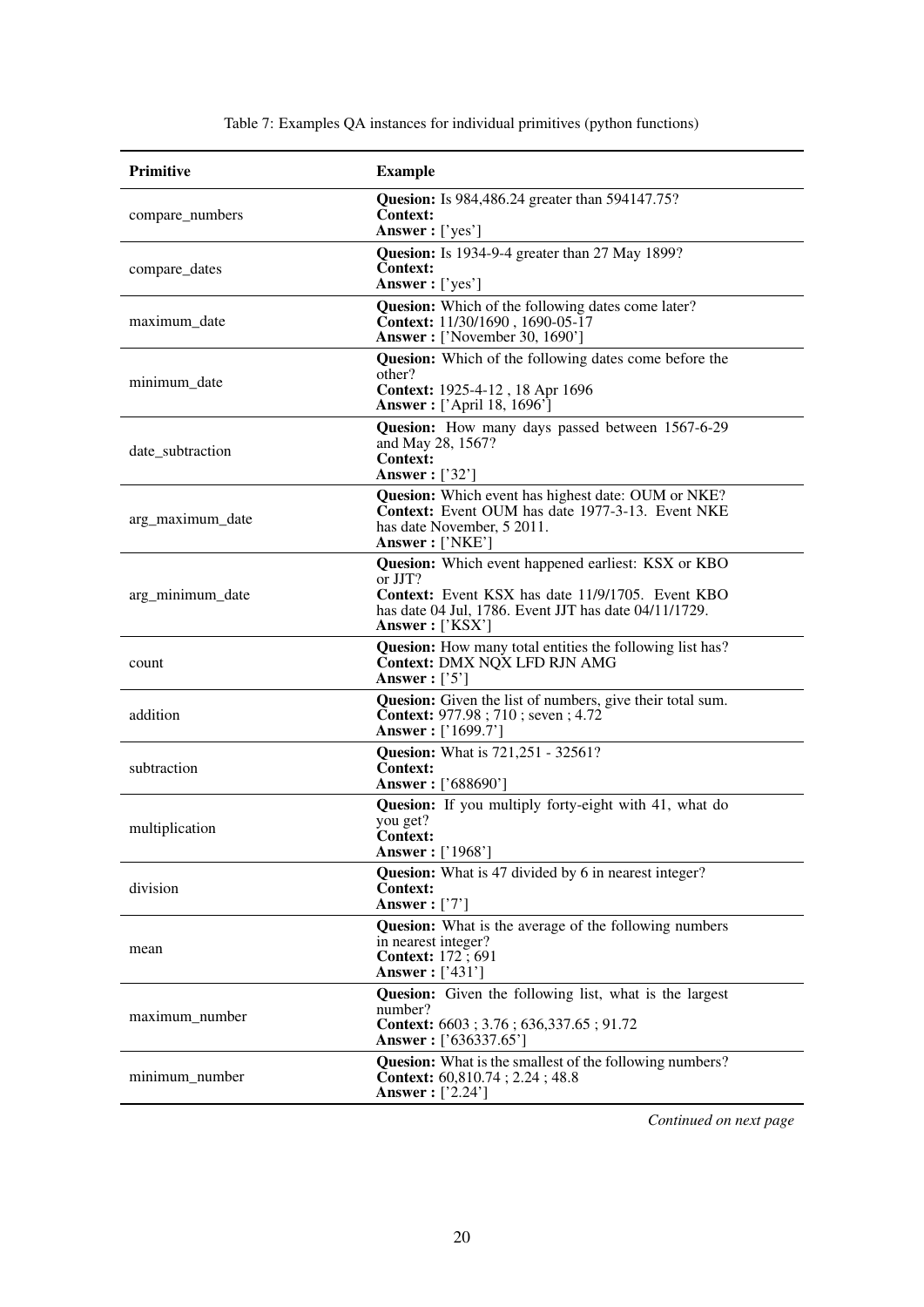| <b>Primitive</b>                     | <b>Example</b>                                                                                                                                                                                                                                                                                       |
|--------------------------------------|------------------------------------------------------------------------------------------------------------------------------------------------------------------------------------------------------------------------------------------------------------------------------------------------------|
| arg_maximum_number                   | <b>Quesion:</b> Which entity has biggest value: ROJ or ZZH<br>or KFI?<br><b>Context:</b> Entity ROJ has value 91,889. Entity ZZH has<br>value 0.93. Entity KFI has value 9,223.7.<br>Answer: ['ROJ']                                                                                                 |
| arg_minimum_number                   | <b>Quesion:</b> Which entity has lowest value: TXM or KPG<br>or JLD?<br><b>Context:</b> Entity TXM has value 195.35. Entity KPG has<br>value 861878. Entity JLD has value 41.<br>Answer: ['JLD']                                                                                                     |
| kth_highest                          | <b>Quesion:</b> Give the 2nd maximum value of #17?<br><b>Context:</b> #17 has values 20787.56, 8265.18. #9 has<br>values January 25, 1787, January 27, 1787, January 08,<br>1787, January 18, 1787. #3 has values February 14, 1994.<br>#18 has values 3.47, 4692.13, 735.31.<br>Answer: ['8265.18'] |
| kth_lowest                           | <b>Quesion:</b> Which is the 3rd lowest value of #1?<br><b>Context:</b> #7 has values July 24, 1506, July 04, 1506, July<br>02, 1506, July 15, 1506. #1 has values 2, 9, 23866. #11<br>has values KFI, DXK, TFM.<br><b>Answer:</b> ['23866']                                                         |
| are items same                       | <b>Quesion:</b> Are the following entities the same?<br><b>Context:</b> Jan 07, 1696 and 01-7-1696.<br>Answer: ['yes']                                                                                                                                                                               |
| are_items_different                  | <b>Quesion:</b> Are the following entities different?<br><b>Context:</b> HUU and 09-29-1771.<br>Answer: ['yes']                                                                                                                                                                                      |
| filter_a_where_b_is_max_num          | <b>Quesion:</b> What entity has biggest value?<br><b>Context:</b> Entity OGQ has value 59. Entity HDU has<br>value 94. Entity KLM has value 28,742. Entity LGV has<br>value 713. Entity KGH has value 701. Entity DXK has<br>value 373.<br>Answer: ['KLM']                                           |
| filter_a_where_b_is_min_num          | Quesion: Which entity has the minimum value?<br><b>Context:</b> Entity FYO has value 266. Entity XHY has<br>value 199052. Entity EQO has value 534.<br>Answer: ['FYO']                                                                                                                               |
| filter_a_where_b_is_given_value      | <b>Quesion:</b> Which entities with value equal to 6.45?<br>Context: Entity KSX has value 6.45. Entity NLV has<br>value 887.41. Entity OJP has value 603145.31.<br>Answer: ['KSX']                                                                                                                   |
| filter_a_where_b_is_compared_to      | Quesion: Entities that have value larger than 948768.92?<br><b>Context:</b> Entity AFE has value 871781. Entity RQX has<br>value 989,517.24.<br>Answer: ['RQX']                                                                                                                                      |
| filter_a_where_b_is_compared_to_date | Quesion: List the entities with date below Jul 20 1646?<br>Context: Entity ZBK has date 9-12-1560. Entity AGU<br>has date July 17 1953.<br>Answer: ['ZBK']                                                                                                                                           |
| filter_a_where_b_is_max_date         | <b>Quesion:</b> Which entity has latest date?<br>Context: Entity SML has value 11-28-1882. Entity PYS<br>has value Nov 19 1882.<br>Answer: ['SML']                                                                                                                                                   |
| filter_a_where_b_is_min_date         | <b>Quesion:</b> What entity has least recent date?<br><b>Context:</b> Entity SDA has value 5 March, 1523. Entity<br>HXJ has value 14 March 1523. Entity RZO has value 1-<br>26-1523. Entity ZMH has value 23 Jul, 1523.<br>Answer: $[$ 'RZO']                                                        |